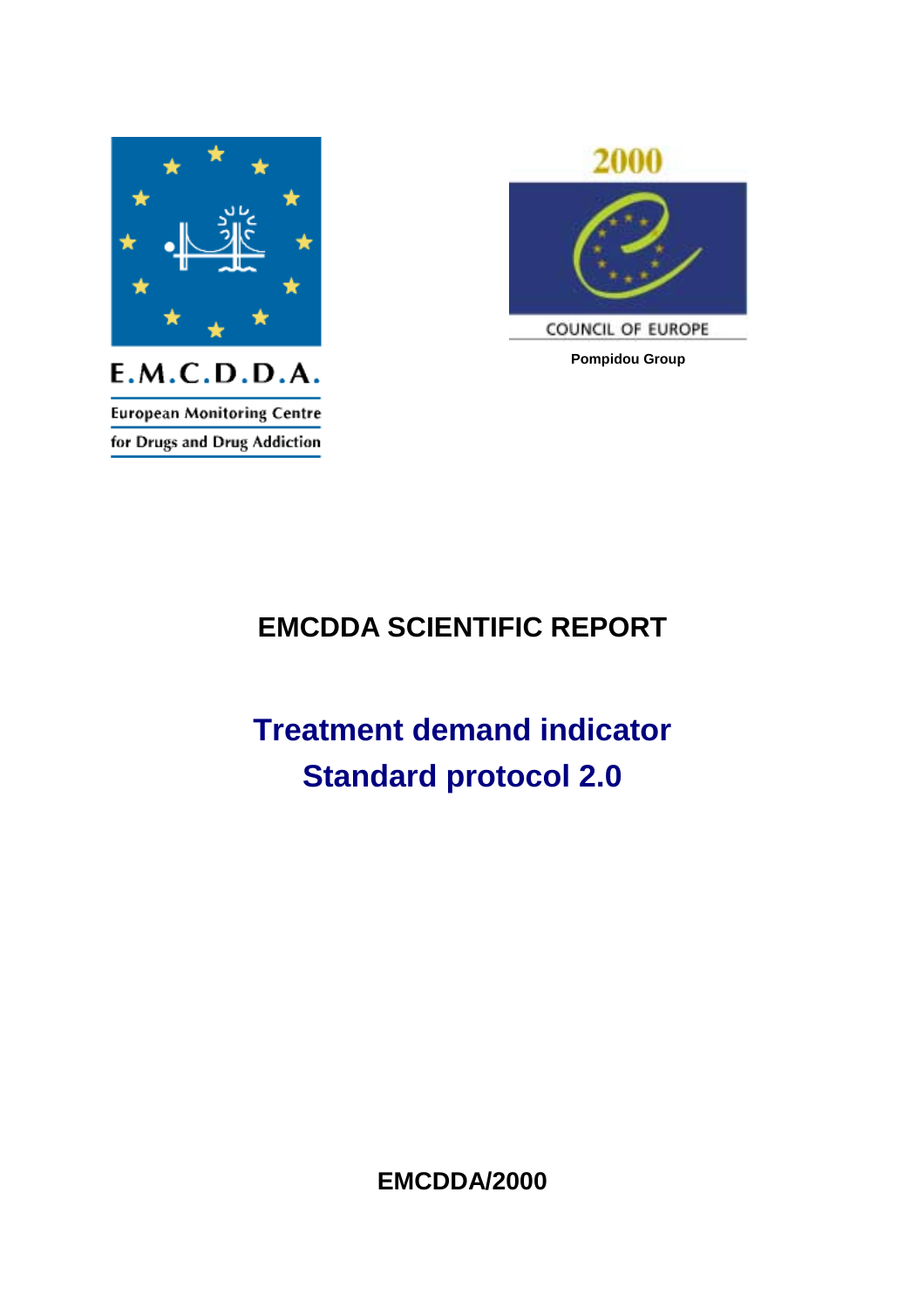## **EMCDDA SCIENTIFIC REPORT**

**Treatment demand indicator Standard protocol 2.0**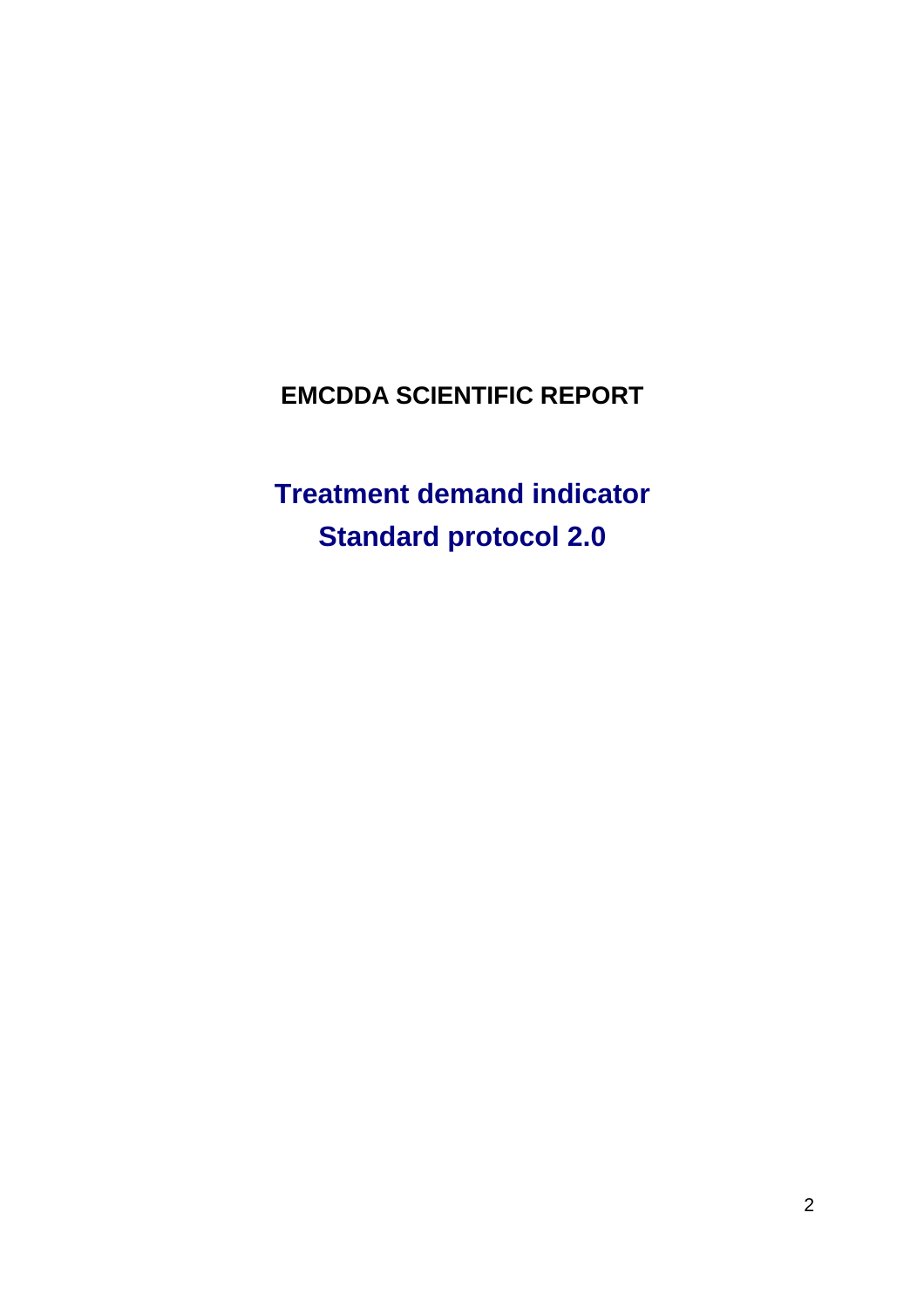#### **EMCDDA/EPI/2000**

#### **Overall Co-ordination**

Roland Simon, Institute for Therapy Research (IFT), Munich, Germany Tim Pfeiffer, IFT, Munich, Germany

#### **EMCDDA Co-ordination**

Richard Hartnoll, European Monitoring Centre for Drugs and Drug Addiction (EMCDDA), Lisbon, Portugal Julian Vicente, EMCDDA, Lisbon, Portugal

#### **Pompidou Group Co-ordination**

Christopher Luckett, Council of Europe co-operation group to combat drug abuse and illicit trafficking (Pompidou Group), Strasbourg, France

Michael Stauffacher, Consultant, Zurich, Switzerland

#### **Steering Group**

Michael Donmall, Drug Misuse Research Unit, University of Manchester, United Kingdom Anna Kokkevi, University Mental Health Research Institute, Athens, Greece Anton W. Ouwehand, Organisation Care Information Systems (IVZ/IVV), Utrecht, The Netherlands

The following experts also contributed to the development of this protocol.

#### **European Union**

Ana Alvarez, Junta de Castilla y Leon, Valladolid, Spain Patsy Bailey, Statistics Division 2D, Skipton House, London, United Kingdom Luc Bils, Consultative Committee on Alcohol and other Drugs, French Community of Belgium (CCAD), Brussels, Belgium Jean-Michel Costes, French Monitoring Centre for Drugs and Drug Addiction (OFDT), Paris, France Lene Haastrup, National Board of Health, Copenhagen, Denmark Roger Holmberg, National Board of Health and Welfare, Stockholm, Sweden Patrick Leurquin, Scientific Institute of Public Health, Brussels, Belgium Paula Marques, Prevention and Treatment of Drug Addiction Service (SPTT), Lisbon, Portugal Giovanni Nicoletti, Ministry of Health, Rome, Italy Mary O'Brien, Health Research Board, Dublin, Ireland Alain Origer, Ministry of Health, Luxembourg Christophe Palle, OFDT, Paris, France Ari Partanen, National Research and Development Centre for Social Welfare and Health (Stakes), Helsinki, Finland Vera Segraeus, National Board of Institutional Care, Stockholm, Sweden Alfred Uhl, Ludwig Bolzmann Institute on Addiction Research (LBI), Vienna, Austria Mark Vanderveken, Concertation Toxicomanie Bruxelles (CTB-ODB), Brussels, Belgium Ari Virtanen, Stakes, Helsinki, Finland

#### **Central and Eastern Europe**

 $\overline{a}$ 

Ilona Adamaite, Riga, Latvia Reet Malbe, [Ta](mailto:info@emcdda.org)llinn, Estonia Jan Sejda, Hygienic Centre of the Capital, Prague, Czech Republic Katalin Veress, Ministry of Health, Budapest, Hungary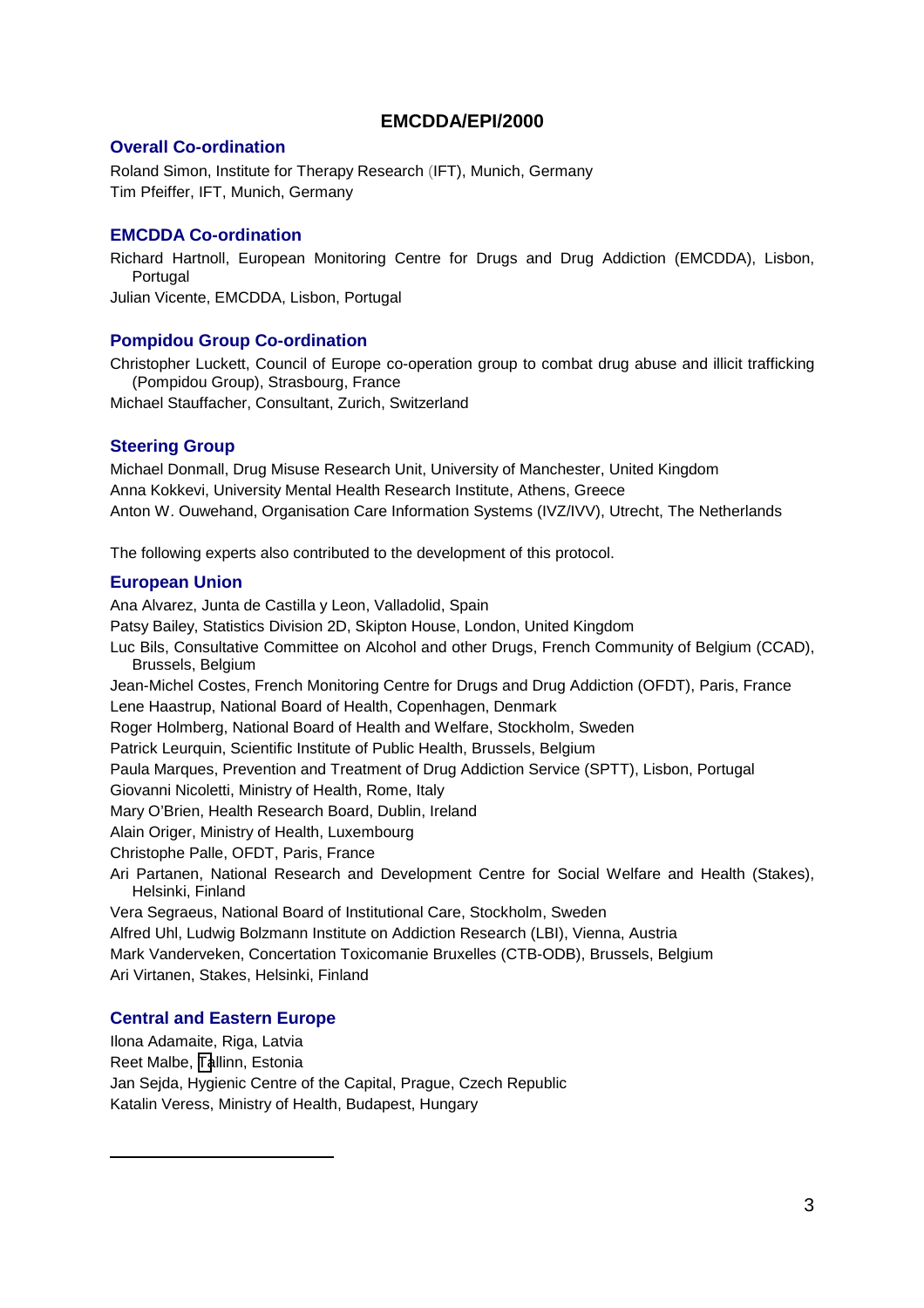**© European Monitoring Centre for Drugs and Drug Addiction, 2000** 

**Quotation is authorised provided the source is acknowledged**.

European Monitoring Centre for Drugs and Drug Addiction Rua da Cruz de Santa Apolónia 23–25 PT-1149-045 Lisboa Portugal Tel: +351 21 811 30 00 Fax: +351 21 813 17 11 e-mail: [info@emcdda.org](mailto:info@emcdda.org)  http://www.emcdda.org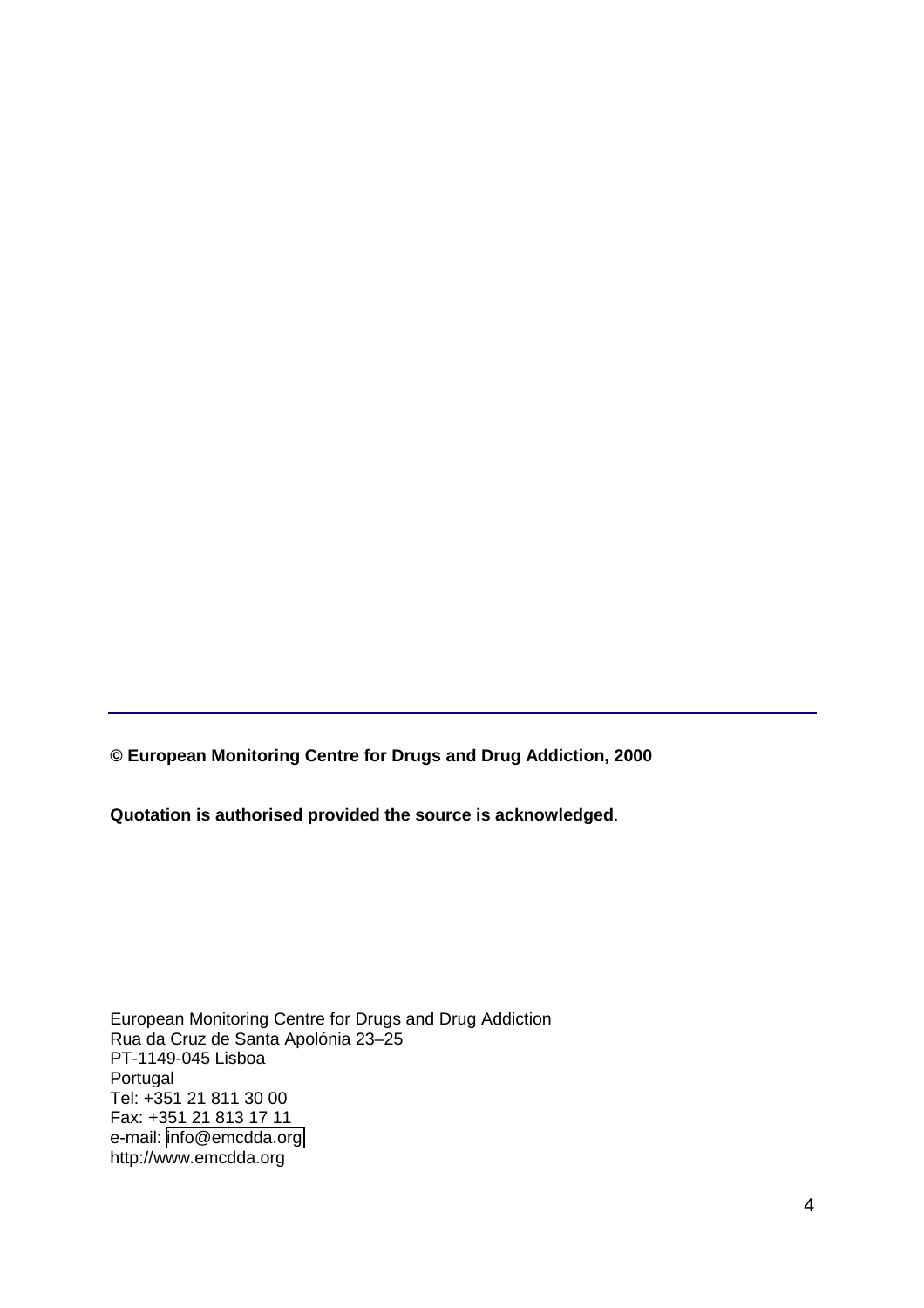## **Contents**

| Abbreviations                                                     | 6  |
|-------------------------------------------------------------------|----|
| Preface                                                           | 7  |
| 1. Introduction                                                   | 9  |
|                                                                   |    |
|                                                                   |    |
|                                                                   |    |
|                                                                   |    |
| 2. The Pompidou Group-EMCDDA Treatment Demand Indicator Protocol  | 11 |
|                                                                   |    |
|                                                                   |    |
|                                                                   |    |
|                                                                   |    |
| 3. Definitions and methodological guidelines                      | 14 |
|                                                                   |    |
|                                                                   |    |
|                                                                   |    |
|                                                                   |    |
|                                                                   |    |
|                                                                   |    |
|                                                                   |    |
|                                                                   |    |
|                                                                   |    |
|                                                                   |    |
|                                                                   |    |
|                                                                   |    |
|                                                                   |    |
|                                                                   |    |
|                                                                   |    |
| 4. Migration from the Pompidou Group Protocol to the TDI Protocol | 32 |
| Bibliography                                                      | 36 |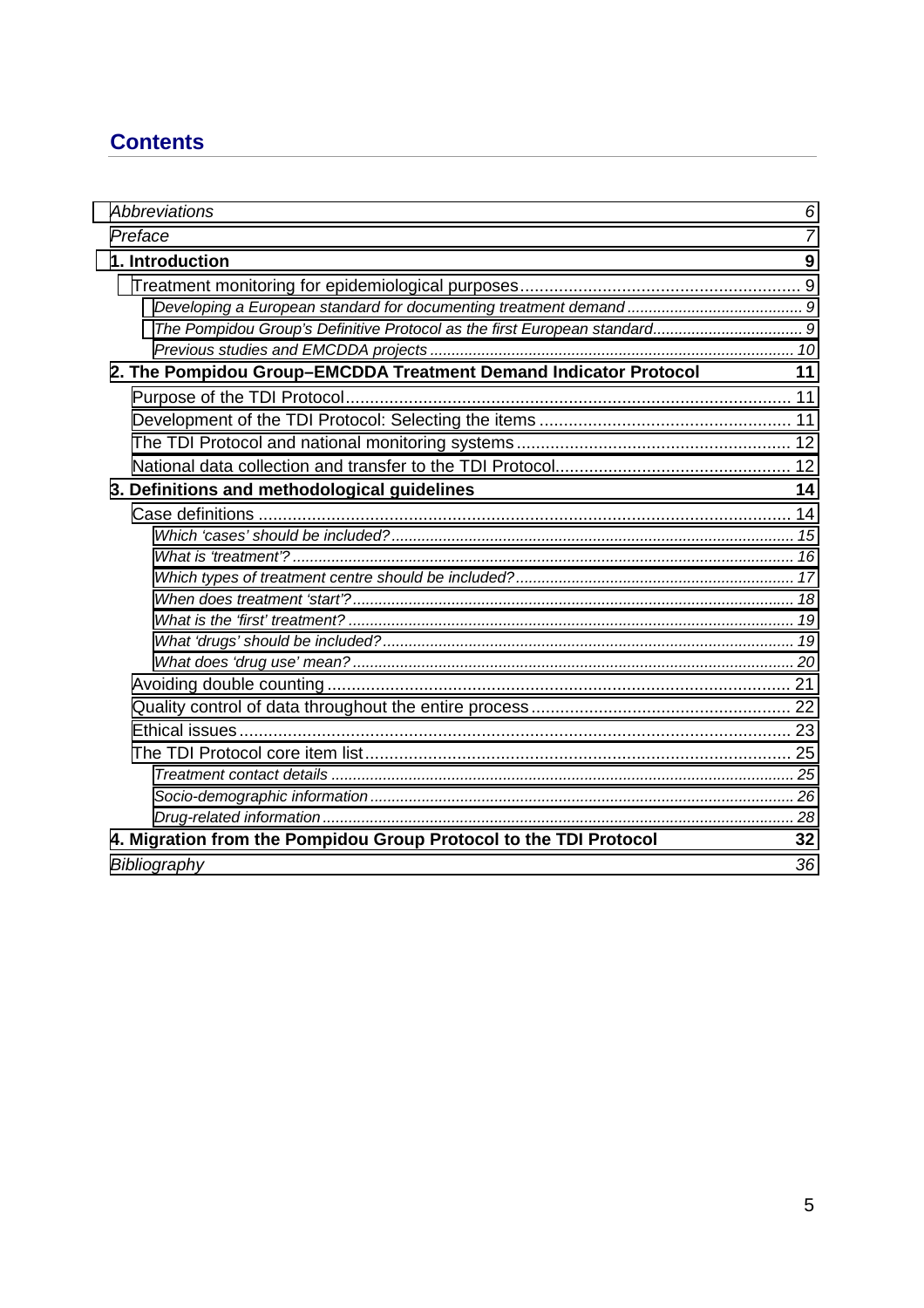## <span id="page-5-0"></span>**Abbreviations**

| <b>CCAD</b>   | Comité de concertation alcool et autres drogues de la Communauté française<br>de Belgique (Consultative Committee on Alcohol and other Drugs, French<br>Community of Belgium), Brussels, Belgium           |  |  |  |  |
|---------------|------------------------------------------------------------------------------------------------------------------------------------------------------------------------------------------------------------|--|--|--|--|
| <b>CEEC</b>   | Central and Eastern European Country                                                                                                                                                                       |  |  |  |  |
| CTB-ODB       | Concertation<br>Toxicomanies<br><b>Bruxelles-Overleg</b><br>Druggebruik<br>Brussel,<br>Brussels, Belgium                                                                                                   |  |  |  |  |
| <b>DSM</b>    | Diagnostic and Statistical Manual                                                                                                                                                                          |  |  |  |  |
| <b>EMCDDA</b> | European Monitoring Centre for Drugs and Drug Addiction, Lisbon, Portugal                                                                                                                                  |  |  |  |  |
| <b>GP</b>     | <b>General Practitioner</b>                                                                                                                                                                                |  |  |  |  |
| <b>ICD</b>    | International Classification of Diseases                                                                                                                                                                   |  |  |  |  |
| <b>IFT</b>    | Institut für Therapieforschung (Institute for Therapy Research), Munich,<br>Germany                                                                                                                        |  |  |  |  |
| <b>ISCED</b>  | International Standard Classification of Education                                                                                                                                                         |  |  |  |  |
| <b>IVV</b>    | Informatievoorziening Verslavingszorg (Organisation Information Systems on<br>Addiction Care and Treatment), Utrecht, The Netherlands; holder of LADIS,<br><b>IVZ</b> sub-unit                             |  |  |  |  |
| <b>IVZ</b>    | Informatievoorziening Zorg<br>(Organisation Care Information Systems),<br>Utrecht, The Netherlands                                                                                                         |  |  |  |  |
| LADIS         | Landeslijke Alkohol en Drugs Informatiesysteem, Utrecht, The Netherlands;<br>national system for collecting data on drug users in treatment                                                                |  |  |  |  |
| LBI           | Ludwig Boltzmann Institut für Suchtforschung (Ludwig Boltzmann Institute on<br>Addiction Research), Vienna, Austria                                                                                        |  |  |  |  |
| <b>NFP</b>    | National focal point; institutions and national departments forming the<br><b>EMCDDA's Reitox network</b>                                                                                                  |  |  |  |  |
| <b>OFDT</b>   | Observatoire Français des Drogues et des Toxicomanies (French Monitoring<br>Centre for Drugs and Drug Addiction), Paris, France                                                                            |  |  |  |  |
| PG            | Council of Europe co-operation group to combat drug abuse and illicit<br>trafficking (Pompidou Group)                                                                                                      |  |  |  |  |
| Reitox        | Réseau européen d'information sur les drogues et les toxicomanies<br>(European information network on drugs and drug addiction), network of<br><b>EMCDDA</b> national and European Commission focal points |  |  |  |  |
| <b>SPTT</b>   | Serviço de Prevenção e Tratamento da Toxicodependência (Prevention and<br>Treatment of Drug Addiction Service), Lisbon, Portugal                                                                           |  |  |  |  |
| <b>Stakes</b> | Sosiaali ja terveysalan tutkimus ja kehittämiskeskus (National Research and<br>Development Centre for Social Welfare and Health), Helsinki, Finland                                                        |  |  |  |  |
| TDI           | <b>Treatment Demand Indicator</b>                                                                                                                                                                          |  |  |  |  |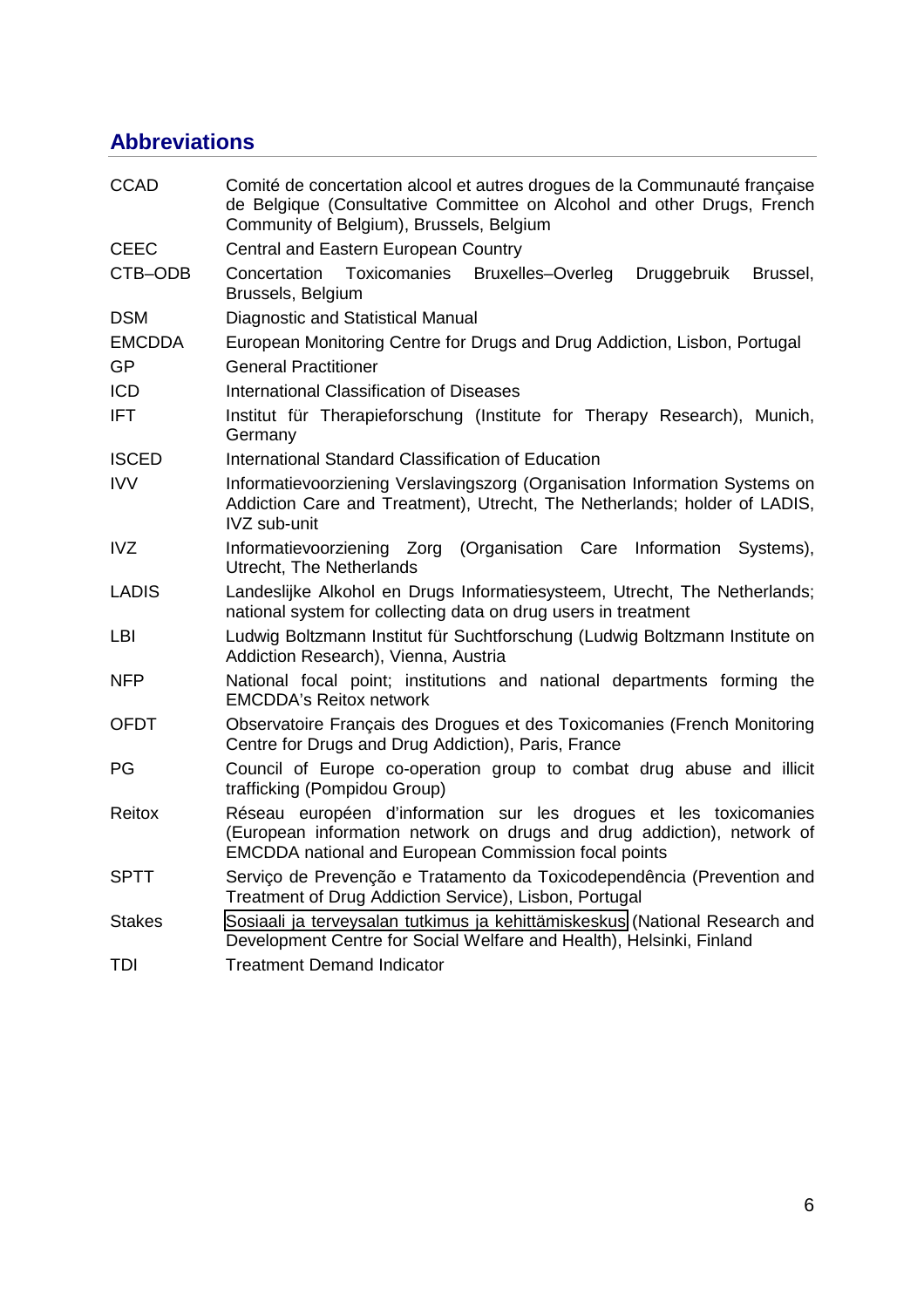## <span id="page-6-0"></span>**Preface**

The European Monitoring Centre for Drugs and Drug Addiction (EMCDDA) was set up in 1993 to provide the European Union Member States, the European Parliament and the European Commission with reliable and comparable information on drugs and related subjects. While much work had already been undertaken in this field before the Centre was established, comparability of the methods and instruments used for collecting data on drugs, drug users and demand-reduction activities was limited.

Since the EMCDDA became operational in 1995, it and its national partners – particularly the national focal points (NFPs) of the Reitox network – have made significant advances to overcome these limitations in several areas of research and data collection. This work has made considerable progress during the past few years, especially in the field of treatment monitoring. Building on the extensive activities undertaken by the Council of Europe cooperation group to combat drug abuse and illicit trafficking (Pompidou Group – PG) and a broad range of national expertise from the EU Member States, projects have been carried out to develop a European standard protocol for monitoring the treatment of drug users.

This paper is the first version of this Treatment Demand Indicator (TDI) Protocol produced for a wider audience. It will form the basis for a process of harmonisation between the EMCDDA and the Reitox national focal points to increase the comparability of the treatmentrelated data flowing from the Member States into the EMCDDA's data pool and from there into the Centre's reports.

The criteria used for selecting the items included in the TDI were:

- information needs:
- availability in a considerable number of Member States:
- reliability; and
- comparability.

Experts from nearly all 15 EU Member States have already been involved in this work and they will be even more deeply implicated in the coming phases of harmonisation and implementation at national level. The Pompidou Group took the lead in initiating the new TDI which is now the common standard for both the PG and the EMCDDA and will gradually replace the earlier Pompidou Group Definitive Protocol (see Introduction, below). To make the transition to the TDI easier, rules governing how to adapt data to the new protocol have been included in the TDI itself.

The new protocol also bridges the gap between the PG Multi-City Study – begun in the 1980s as a collaborative exercise among several major European cities which faced increasing drug problems to develop common methods to assess these problems **–** and the national level, where data collection for the EMCDDA's purposes really takes place. In this way, synergy between the Monitoring Centre and the Pompidou Group will be increased and both organisations will benefit from each other's knowledge in, for example, the area of prevalence estimation.

The TDI lies at the heart of the harmonisation of data-collection and data-processing activities that form part of the EMCDDA's 1998–2000 work programme. The data-collection process and the new experiences associated with the TDI will be comprehensively evaluated and – if necessary – changes and additions will be made to the protocol. Because drug use and users – as well as drug treatment itself – are constantly changing, this evaluation phase will not be the final one. If required, the protocol will be reconsidered and revised every five years. This five-year period is long enough to allow a routine method of data collection to be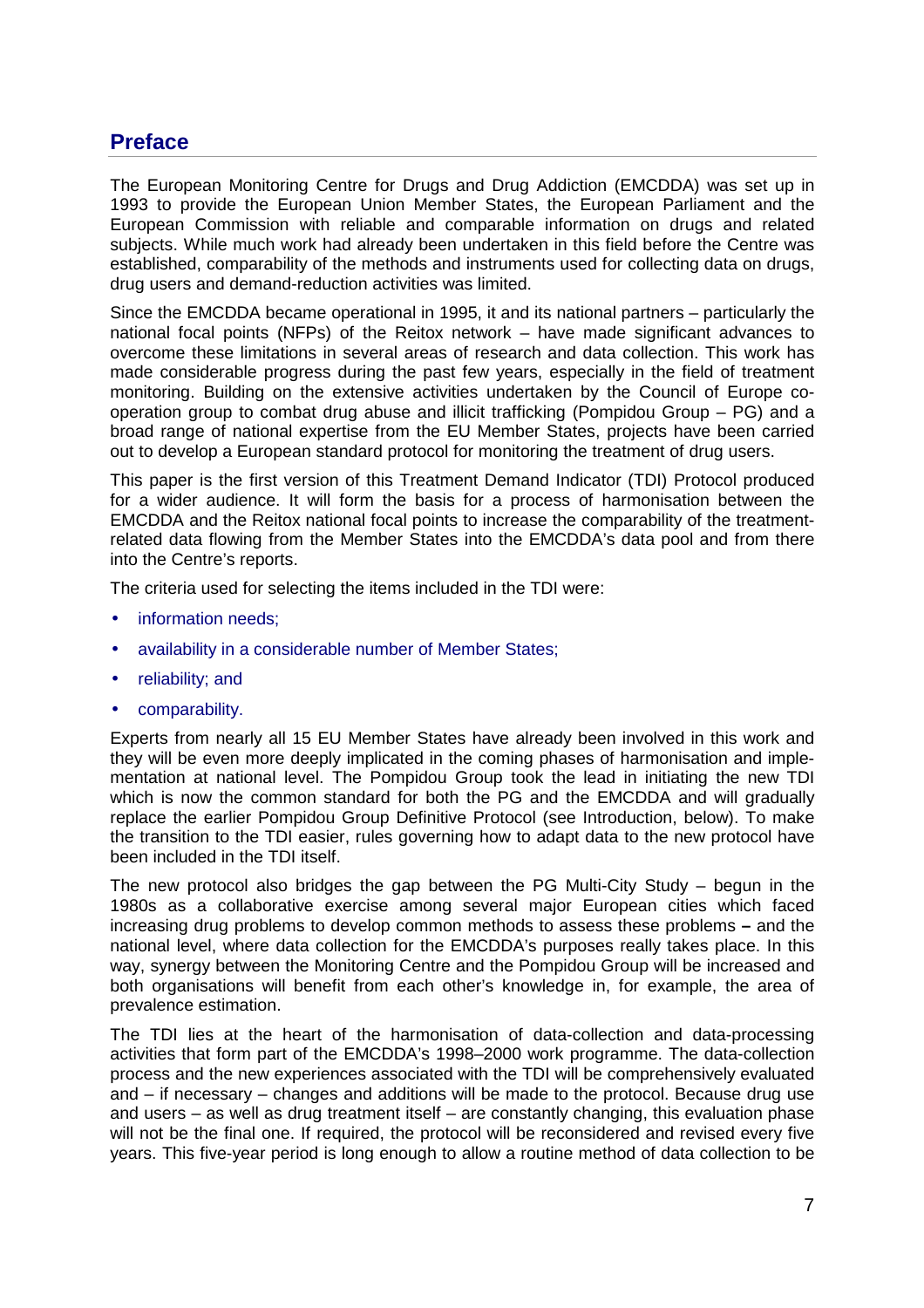developed while also being short enough to avoid significant delays before changes in reality are also reflected in the TDI Protocol.

In an effort to keep this paper concise and easy to use, only the most important parts of the protocol have been included, such as the list of items and basic definitions. A more complete technical annex is available separately at http:[//www.emcdda.org.](http://www.emcdda.org/)

> **Roland Simon Director, German Reference Point for the EMCDDA (DBDD) Institut für Therapieforschung Munich, Germany**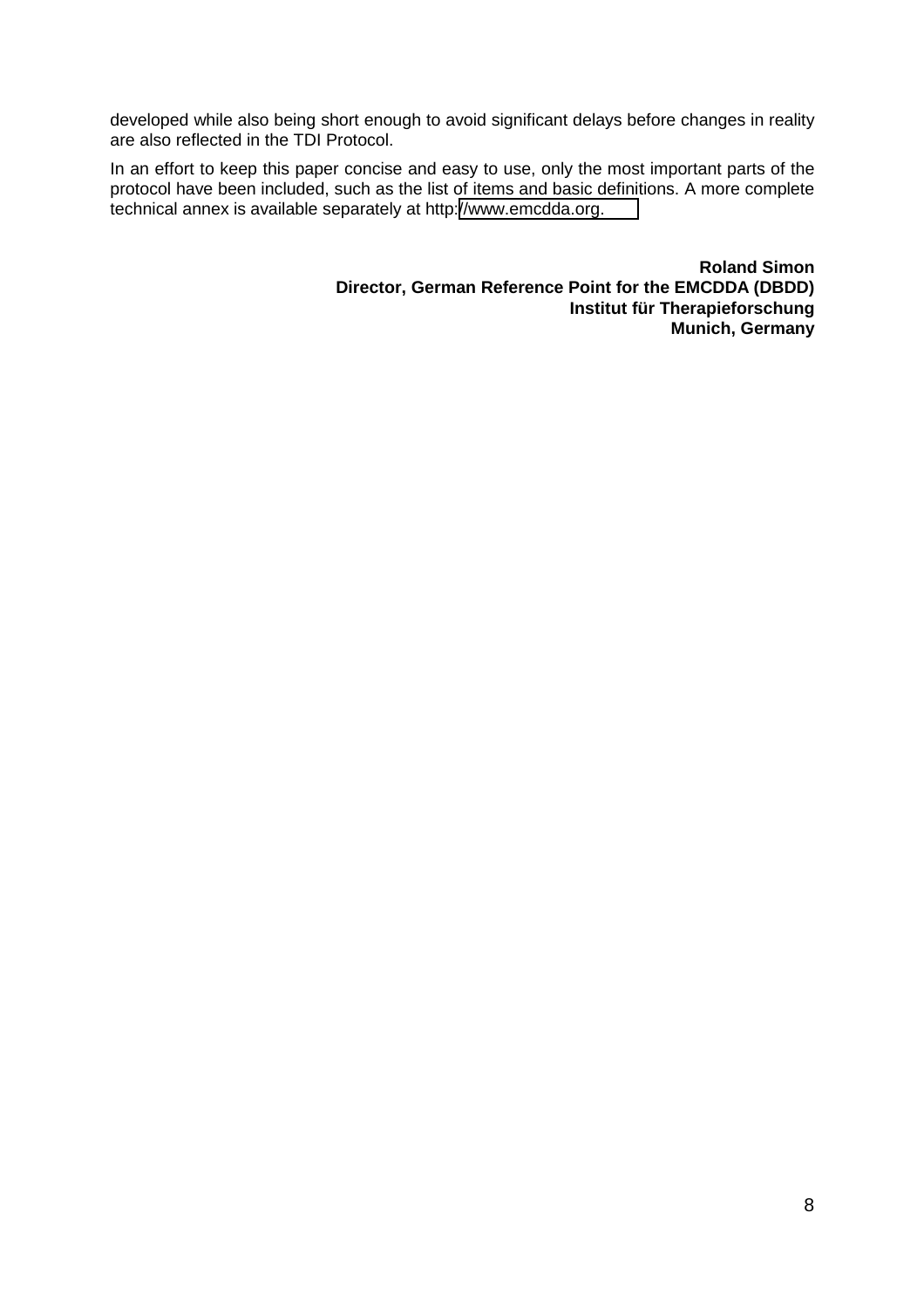#### <span id="page-8-0"></span>**Treatment monitoring for epidemiological purposes**

Treatment-monitoring systems are one of the major information sources for drug epidemiology and demand reduction. These systems provide valuable information on the extent and characteristics of drug use as well as on measures taken to deal with the phenomenon. This information can be collected with limited financial effort within the framework of treatment services, as data on treated persons are readily available and are already collected for treatment purposes. In addition, this information is generally of high quality, as experts such as social workers and therapists complete the relevant questionnaires. Data on treated drug users are already available in many EU Member States, as well as in some of the Central and Eastern European Countries (CEECs). Some treatment-monitoring systems have been in existence for more than 15 years and cover anywhere between 40% and nearly 100% of specialised national outpatient centres.

The Pompidou Group–EMCDDA Treatment Demand Indicator Protocol (hereafter referred to as the TDI Protocol) plays an important role among the Centre's five key epidemiological indicators which provide a broad, comparative description of the state of, and trends in, drug use in Europe. These five indicators reflect both the prevalence of drug use and its health consequences as defined by the EMCDDA and its partners (Hartnoll, 1998). The five indicators are:

- national prevalence estimates of problem drug use;
- population surveys;
- drug-related infectious diseases;
- drug-related deaths and mortality among drug users; and
- demand for treatment.

Implementing these key indicators at European level will improve comparability and data quality by allowing national definitions, methodologies, the coverage of information sources and procedures for data processing to be analysed. It should, however, be borne in mind that the implementation will take time and the comparability of indicators will thus increase only gradually.

#### **Developing a European standard for documenting treatment demand**

#### **The Pompidou Group's Definitive Protocol as the first European standard**

The first pan-European protocol for treatment-reporting systems was the Pompidou Group's Definitive Protocol. The aim of this protocol was to provide drug professionals and researchers with a standardised methodology for collecting and reporting core data on drug users in contact with treatment services (Stauffacher and Kokkevi, 1999). As a result, it became easier to compare data from different treatment services, cities and countries. The main steps involved in producing the final version of the Definitive Protocol included a pilot study carried out in 1991 in Dublin and London, a developmental project in which 11 cities participated, and several expert-group meetings which agreed standard definitions, a core data set for a model questionnaire and data-collection procedures. The protocol was finalised in 1994 (Hartnoll, 1994).

Since then, the PG Definitive Protocol has been implemented in an increasing number of Western and Eastern European cities. More than 20 cities are currently using it and many national systems are either entirely (Greece and Ireland) or at least partly (Belgium, the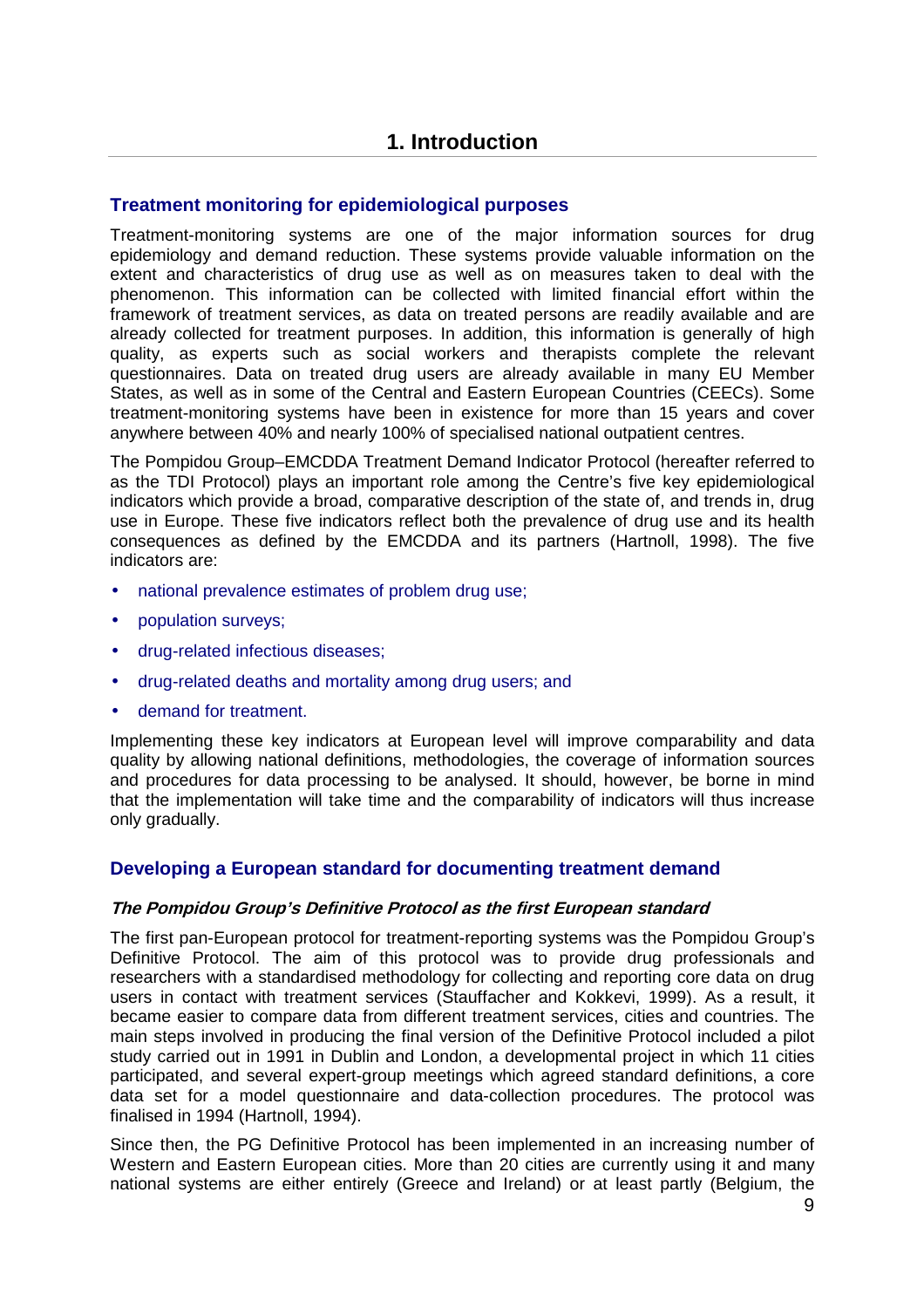<span id="page-9-0"></span>Czech Republic and Denmark) based on it. In 1997, 23 cities provided treatment-demand data that were compiled and analysed in a final project report (Stauffacher, 1999).

The Pompidou Group has also helped to develop treatment-reporting systems in several Central and Eastern European cities. As part of a new PG project, these systems will now be expanded to national level. Another new project currently under way is developing a treatment-discharge form that can be linked to existing treatment-demand information.

#### **Previous studies and EMCDDA projects**

Three broad factors have contributed to the development of the present PG–EMCDDA TDI Protocol over recent years:

- the developmental work undertaken by the PG;
- national experiences; and
- a series of projects run by the EMCDDA (see also Simon et al., 1999).

In addition to the Definitive Protocol, another major contribution from the Pompidou Group has been a quality control performed on several items of the TDI Protocol to identify missing values and inconsistencies between items (Kokkevi, 1997).

Some national treatment-reporting systems (for example, those of Germany, the Netherlands and Spain) were developed independently of the Definitive Protocol and already had a lengthy history of use when it came into use. (Simon, Hoch and Holz, 1999; Ouwehand and van Alem, 1999; Alvarez-Requejo et al., 1999; Donmall, 1999). The TDI Protocol could not, therefore, simply be a copy of the earlier PG protocol. However, the Definitive Protocol was used as a point of reference and formed the basis for discussions and for developing the TDI. Experiences from national or semi-national systems in different European countries were also taken into account.

On this basis, the EMCDDA, in close co-operation with experts from all 15 EU Member States, defined the first common set of items deemed necessary, useful and sufficient to describe:

- the characteristics of persons treated for drug problems in the EU; and
- recent developments in the field (Simon and Tauscher, 1997).

Special studies dealt with the definitions and methodological aspects of these items at European as well as at national level. Worthy of particular mention is a study into ways to avoid double counting of single cases while simultaneously respecting the client's privacy and the requirements of data protection (Origer, 1996). A feasibility study by Simon and Pfeiffer (1998) presented an overview of the state of development of treatment monitoring in the EU Member States and defined the basis for harmonising this indicator. The common PG–EMCDDA core item list was then finalised in 1999 by experts from both organisations (Pfeiffer and Simon, 1999).

Additional details focusing on methodological aspects of the TDI Protocol can be found in the separate technical annex to this paper available at [http://www.emcdda.org](http://www.emcdda.org/).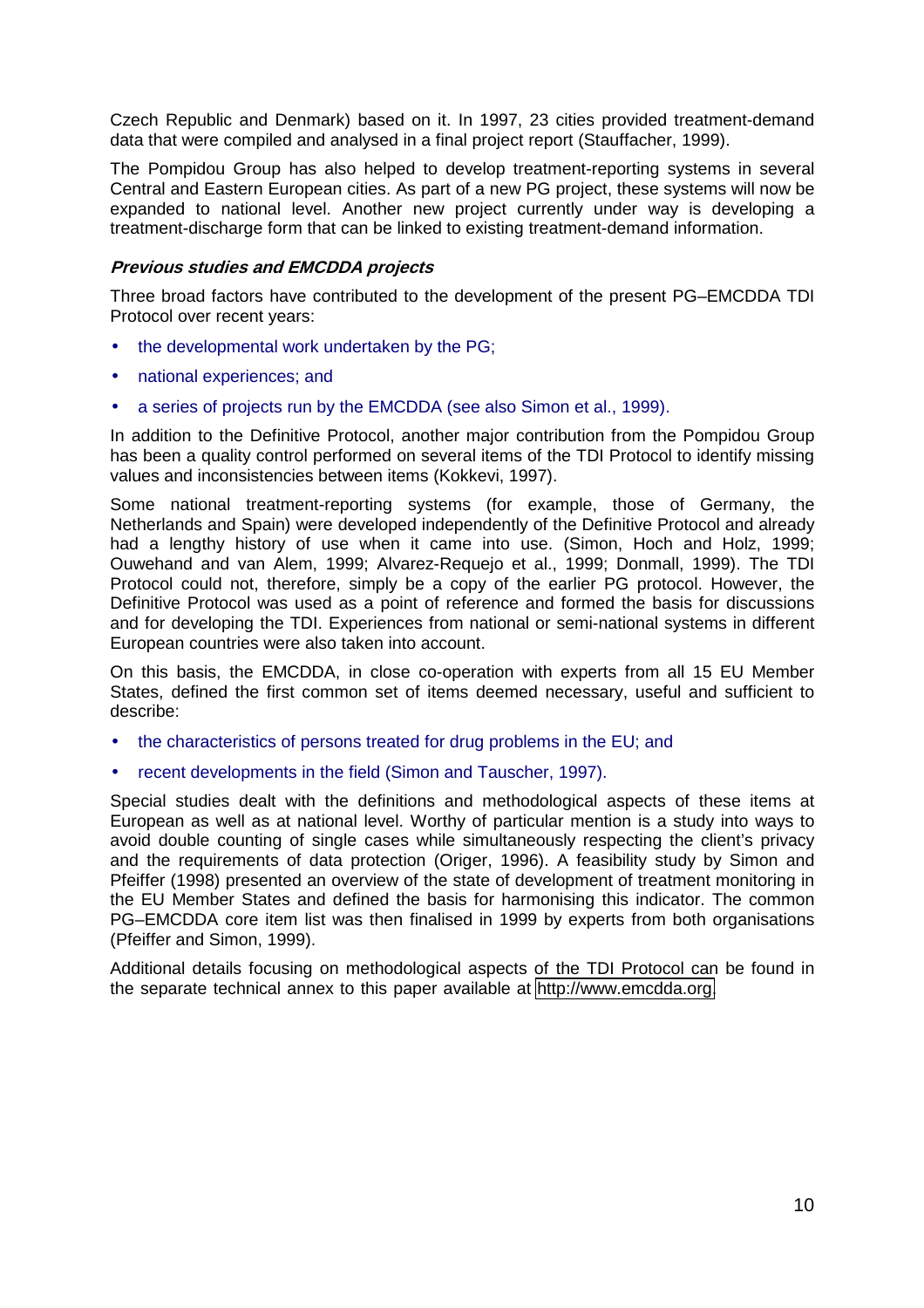## <span id="page-10-0"></span>**2. The Pompidou Group–EMCDDA Treatment Demand Indicator Protocol**

#### **Purpose of the TDI Protocol**

The purpose of the Treatment Demand Indicator Protocol as a basis for the data-collection processes co-ordinated by the EMCDDA is to provide comparable, reliable and anonymous information on the number and characteristics of people being treated for their drug use in Europe. Information on the numbers and profile of problem drug users and their patterns of use (injection, multiple drug use) can help to identify tendencies in the use of services, to assess resource needs and to plan and evaluate services for drug users. This information also indicates trends in problem drug use and provides fertile ground for more in-depth assessments of the prevalence of such use (Hartnoll, 1998).

The objective of the TDI Protocol is to define the minimum data set (the core item list) which national treatment-monitoring systems should be able to provide on each individual admitted to treatment. Step-by-step national standards will be harmonised on this basis in the coming years, leading to comparable data at European level. This will help to improve and further develop national health systems by taking into account a broader range of experiences. At the same time, the TDI Protocol will help to adapt these systems to cope more adequately with the demands of the growing European context.

The TDI items represent the smallest common denominator in terms of required information and national systems are therefore free to collect any additional information they consider relevant or important. While the protocol items do not necessarily have to be collected in exactly the same form and using exactly the same categories as specified in the TDI core item list, each Member State should be able to draw these data from its national sources and to provide the EMCDDA with this information. Well-defined procedures are therefore required at national level to clarify how this data processing and transfer should take place (see below).

The TDI items have not been constructed as a ready-to-use set. Their main purpose is to form the framework for a certain amount of minimal standardised information. Nevertheless, some of the items may be used as they are when constructing a new treatment-monitoring system or updating or reviewing an existing system. Other TDI items should be adapted to the national context by means of comprehensible definitions for their conversion.

### **Development of the TDI Protocol: Selecting the items**

In addition to the relevance of the items themselves, a key selection criterion was the current or potential availability of key information within existing monitoring systems. In selecting the items, a pragmatic approach was adopted guided by availability. The list may be further developed and expanded in future, but when the process began it proved necessary to limit the number for compatibility with as many countries as possible.

The starting point of the TDI was the existing European list of core items from the Pompidou Group's Definitive Protocol and the different item lists already used by national treatmentmonitoring systems. Altogether, more than 50 different items were analysed during this phase of development. After a process of discussion and selection by national experts, EMCDDA representatives and PG experts, a core list of 20 items was drawn up. Those not available in more than 50% of the participating national systems were excluded.

The final list covers three different areas:

• treatment contact details;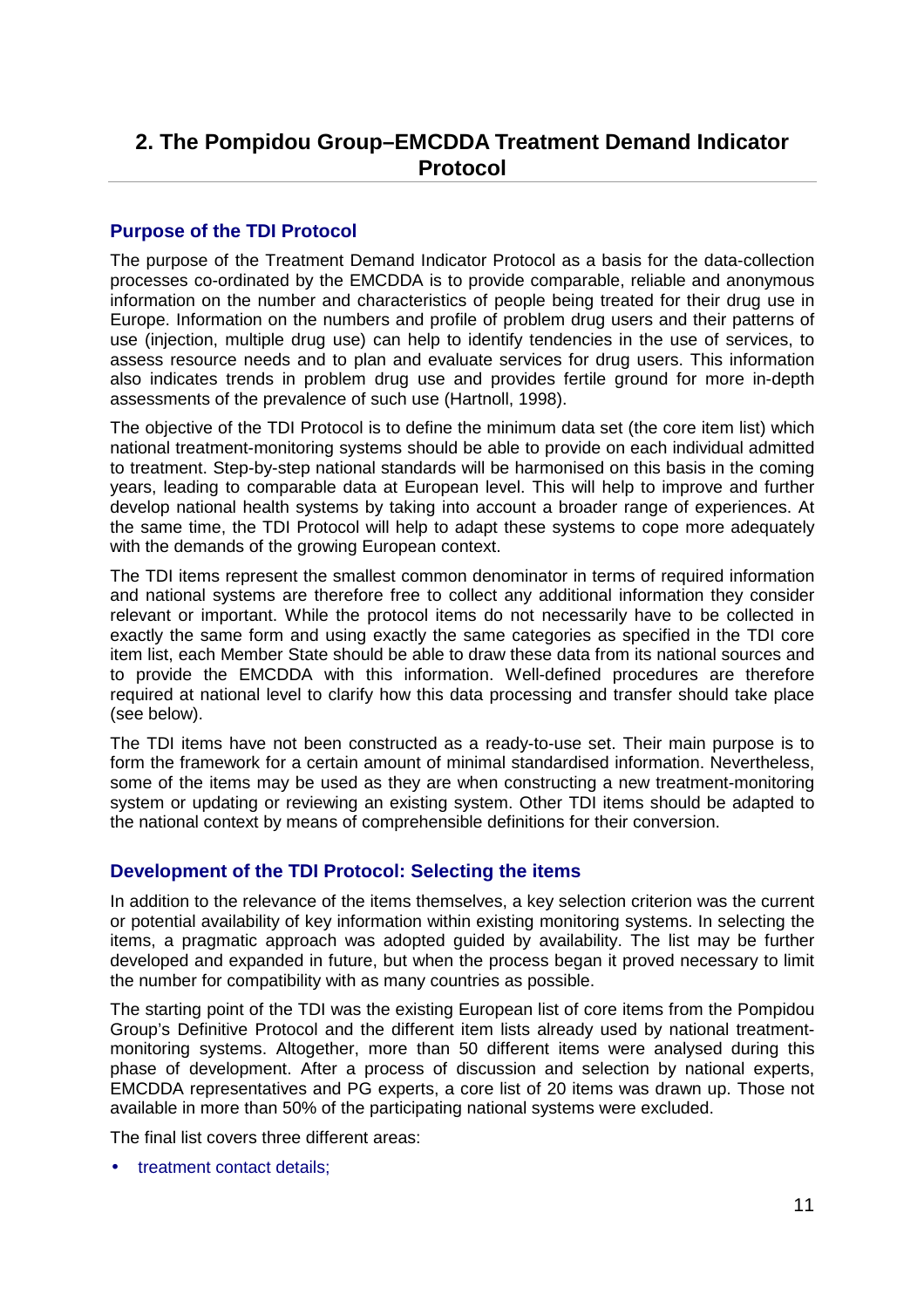- <span id="page-11-0"></span>• socio-demographic information; and
- drug-related information.

Additional interesting items which are either not currently available in the majority of countries or whose adaptation from the national to the European system is problematic were placed on a 'wish list' which can be found in the technical annex to this protocol. These items are not currently part of the TDI Protocol, but should be considered relevant for future discussions and developments.

#### **The TDI Protocol and national monitoring systems**

One of the most important tasks undertaken before the core item list was developed was to clarify and understand how the subjects of the various national monitoring systems were defined and the different methods used to handle subjects within them. This process of clarification and understanding is essential if drug-treatment data are to be successfully interpreted and compared among countries.

Many national monitoring systems use additional information not reflected in the TDI Protocol. However, each country is free to be more complete or more specific, as long as it is able to provide the relevant information for the protocol items. Countries can use as many categories as they wish for a single item, as long as they can be converted to the standard European categories. A reliable method for routinely extracting these core data from national sources will be necessary. Items relevant only for local or national organisational purposes (code of treatment centre, client code, and so on) are not discussed here.

The actual implementation of a national treatment-monitoring system is not discussed here. Technically, such a system could be paper-based, but in this day and age it is more likely to use some form of electronic data processing. In practice, what format the system takes will depend on administrative requirements, the level of technical experience of staff and available funding. In addition, legal restrictions regarding such information still vary in Europe, but should become more uniform in future following the European regulation on data protection (Regulation 95/46/EG) that, by 1998, had become law in all Member States. Currently, only a few countries collect individual instead of aggregated data sets at national or regional level, thereby preventing double counting. Different methods can be used to avoid, or at least reduce, double counting. Based on a country's specific legal situation, a choice has to be made from among the different options listed below (for more on double counting, see Chapter 3, below).

#### **National data collection and transfer to the TDI Protocol**

Some TDI Protocol items could only be defined at intermediate level, requiring national data to be converted to this level. In these cases it becomes very clear that the TDI is not a 'ready-to-use' questionnaire, but has to be individually tailored to each country.

A good example might be 'school education'. Each country has its own particular education system and the TDI has therefore used the categories 'primary school', 'secondary school' and 'higher level of education'. Each country must adapt these categories to its national educational system before data on drug users can be transferred to the TDI items. The International Standard Classification of Education (ISCED) should be used to do this. The ISCED is also a good example of how already existing standards may help to implement certain TDI items at national level and process them into information that is comparable at international level.

Examples of further items and real questionnaires can be found in, for example, the national systems of Germany and the Netherlands and in the PG Definitive Protocol (see technical annex).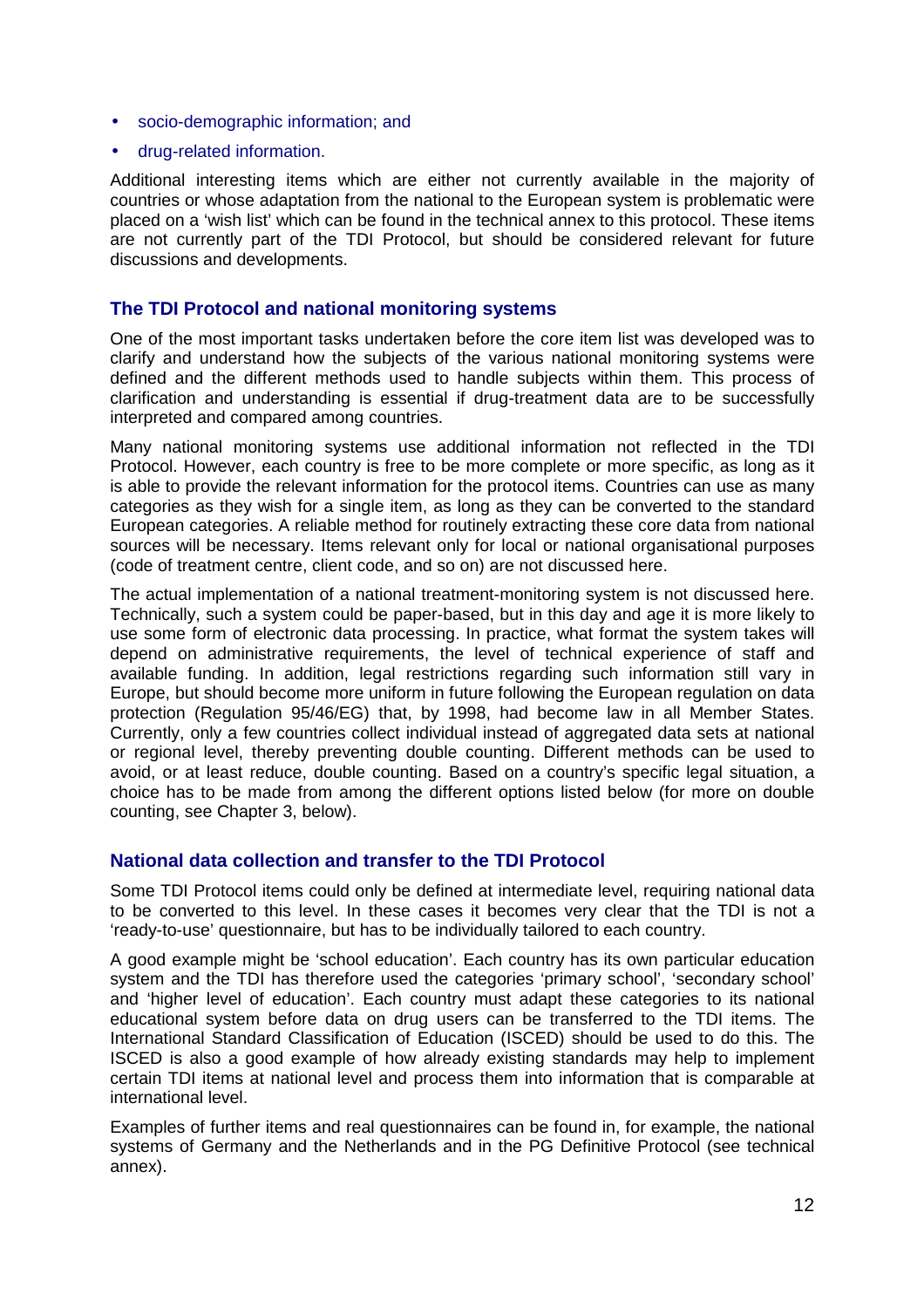One of the most important tasks in implementing the TDI is to test the availability of all the requested information. Each country must therefore define its national equivalences, or its rules for converting national data into TDI items. These rules clarify how data are transferred from the national reporting system and/or other sources to the TDI-based report which is then passed on to the EMCDDA. These rules also allow a more fundamental interpretation of the core information and help to develop a common understanding of the items among different countries.

It is essential that treatment-related data are interpreted in the context in which they are collected. As already mentioned, differences in definitions still exist (for example, of part-time work or 'stable' versus 'unstable' living status), and these differences must continue to be taken into account.

In addition, the quantity and type of treatment services offered provide important background information.





Figure 1 illustrates how TDI items are embedded in a national data-collection process. The usefulness of these items is not limited to the EMCDDA's purposes, and they can also be used for analyses and reports at national level. The 'conversion' box indicates that although information can be collected in a non-standard format, it will require further processing according to clear rules before data can be passed to the EMCDDA.

In many countries, TDI items will form only a small part of the total information collected. Taking into account that the majority of TDI variables ask for the most basic information relevant for national purposes, the implementation of these items should not cause major problems. Feedback between the EMCDDA and national systems completes the picture and ensures permanent evaluation and improvement of methods and interpretation.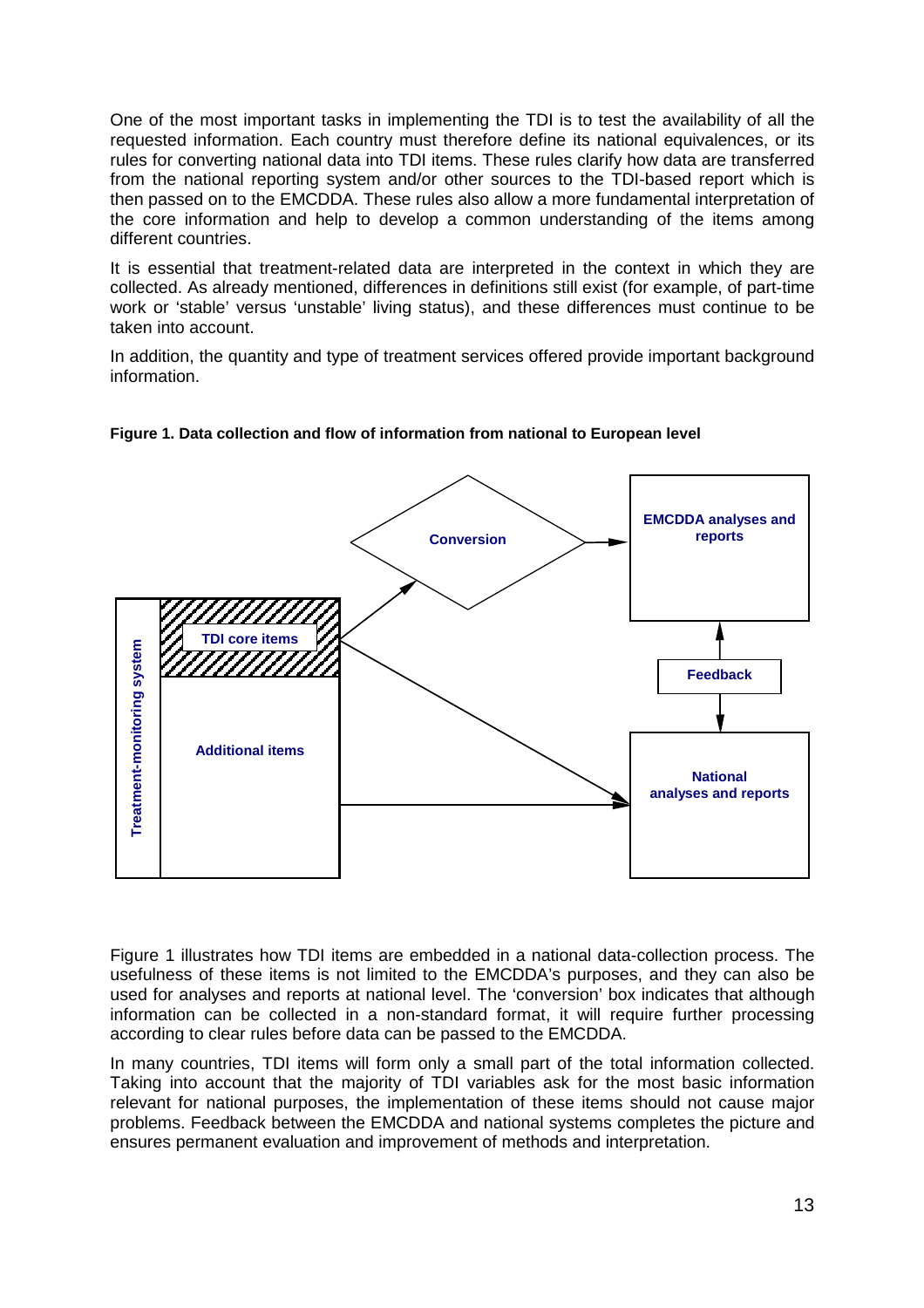### **3. Definitions and methodological guidelines**

#### <span id="page-13-0"></span>**Case definitions**

This chapter defines central terms and provides guidelines for data collection, data processing and data transfer from national to European level. In order to maintain and increase comparability between the TDI and the Definitive Protocols, formulations taken from the earlier protocol have been used wherever possible (Hartnoll, 1994).

Given that the definition of a case may itself include several terms requiring further clarification, it is difficult to place the methodological aspects and definitions into a logical order. Figure 2 shows which definitions of the different aspects of the central case definition can be found in this text.

#### **Figure 2. Definitions of key terms**



Based on the core sentence of the case definition – 'a case is a person who starts treatment for their drug use at a treatment centre during the calendar year 1 January to 31 December' – Figure 2 highlights several issues that need further clarification. The following sections address these points and provide definitions applicable to the TDI. Additional remarks and comments are designed to give the reader a more detailed understanding of the strengths and limitations of the respective definitions.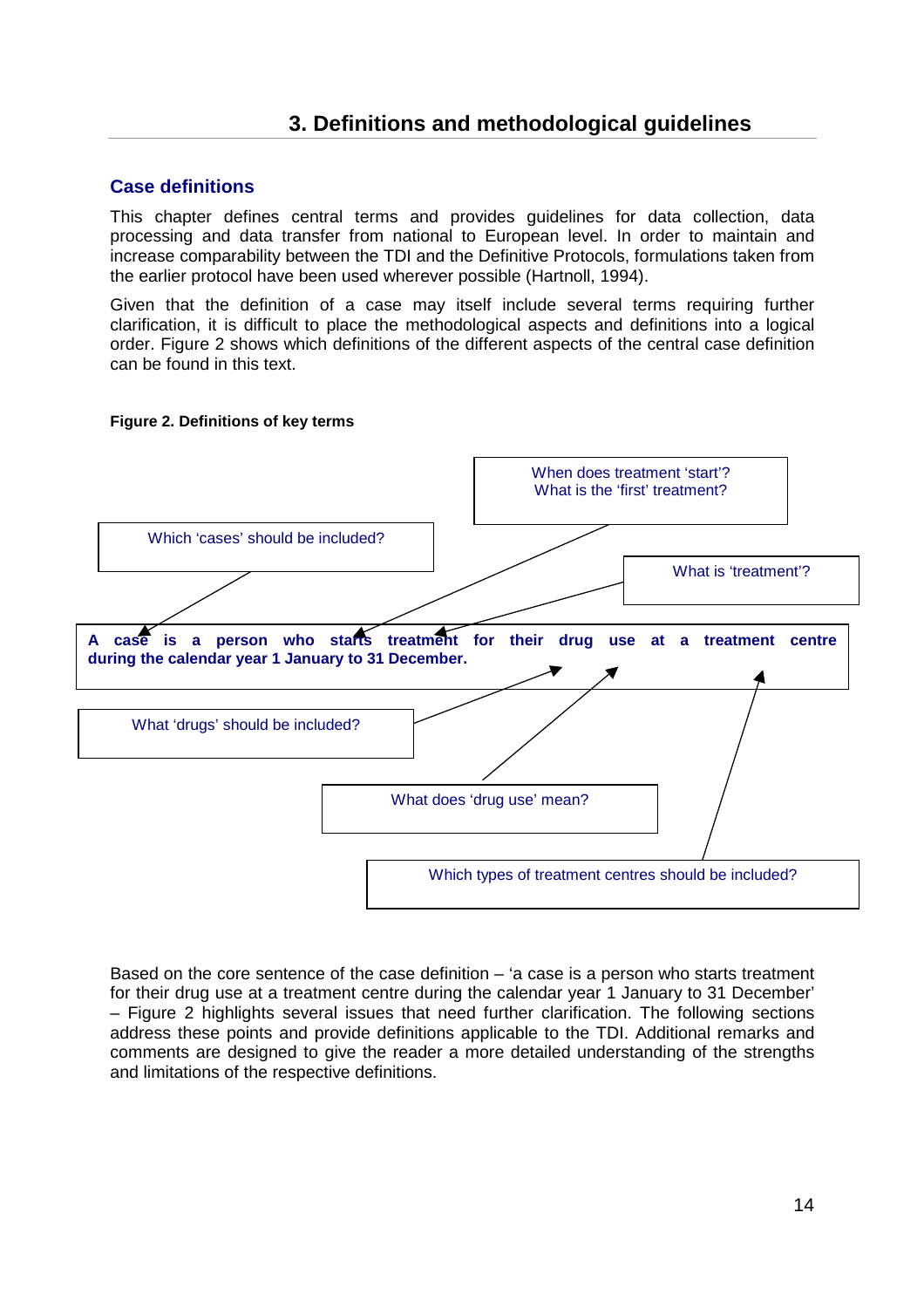#### <span id="page-14-0"></span>**Which 'cases' should be included?**

#### *Definition*

For the purposes of reporting treatment demand, a case is a person who starts treatment for their drug use at a treatment centre during the calendar year 1 January to 31 December.

#### **Methodological considerations**

If a person starts treatment more than once during the same year at the same or at any other centre, then only the last treatment in that year is counted. If a person continues a treatment started in a preceding year, he or she is not counted again. This highlights the need to avoid the same person being counted repeatedly ('double counting'). The problem of double counting and basic strategies for avoiding it are discussed later in this chapter.

Figure 3 provides an overview of which cases should be included and which should not (modified illustration taken from Stauffacher, 1999).

| <b>Client</b> | <b>Treatment</b><br>episode | <b>Treatment</b><br>centre | <b>Preceding year</b> | <b>Current year</b> | <b>Following year</b> |
|---------------|-----------------------------|----------------------------|-----------------------|---------------------|-----------------------|
| A             | A <sub>1</sub>              |                            |                       |                     |                       |
| A             | A2                          | $\overline{2}$             |                       |                     |                       |
| A             | A <sub>3</sub>              | $\overline{2}$             |                       |                     |                       |
| A             | A4                          | 3                          |                       |                     |                       |
| B             | <b>B1</b>                   |                            |                       |                     |                       |
| В             | <b>B2</b>                   |                            |                       |                     |                       |
| C             | C <sub>1</sub>              |                            |                       |                     |                       |

#### **Figure 3. Treatment-demand cases compatible with TDI and Definitive Protocol methodology**

According to the case definition given above, only treatment episodes A3 and C1 would be reported for the current year.

- *Client A*: Episode A1 began in the preceding year and will therefore not be registered in the current year. Episode A2 would have been registered only if no further treatment in the same year had taken place. Even if A3 is not the only treatment episode started during the current year, it will be reported since it is the latest episode in that year and therefore provides the most current data on the client. Episode A4 began before episode A3 and, as it does not provide the most recent data, will therefore not be reported.
- *Client B*: Episode B1 will not be reported because the client did not start the treatment during the reporting year. It is an 'old' case and not a new treatment. Episode B2 does not take place during the reporting year, and is therefore not registered.
- *Client C*: Episode C1 is registered because the treatment started during the reporting year. The fact that the treatment did not finish during the current year does not affect the registration procedure.

Directly linked to the case definition is the question of when a treatment is considered finished and when a subsequent treatment should be registered.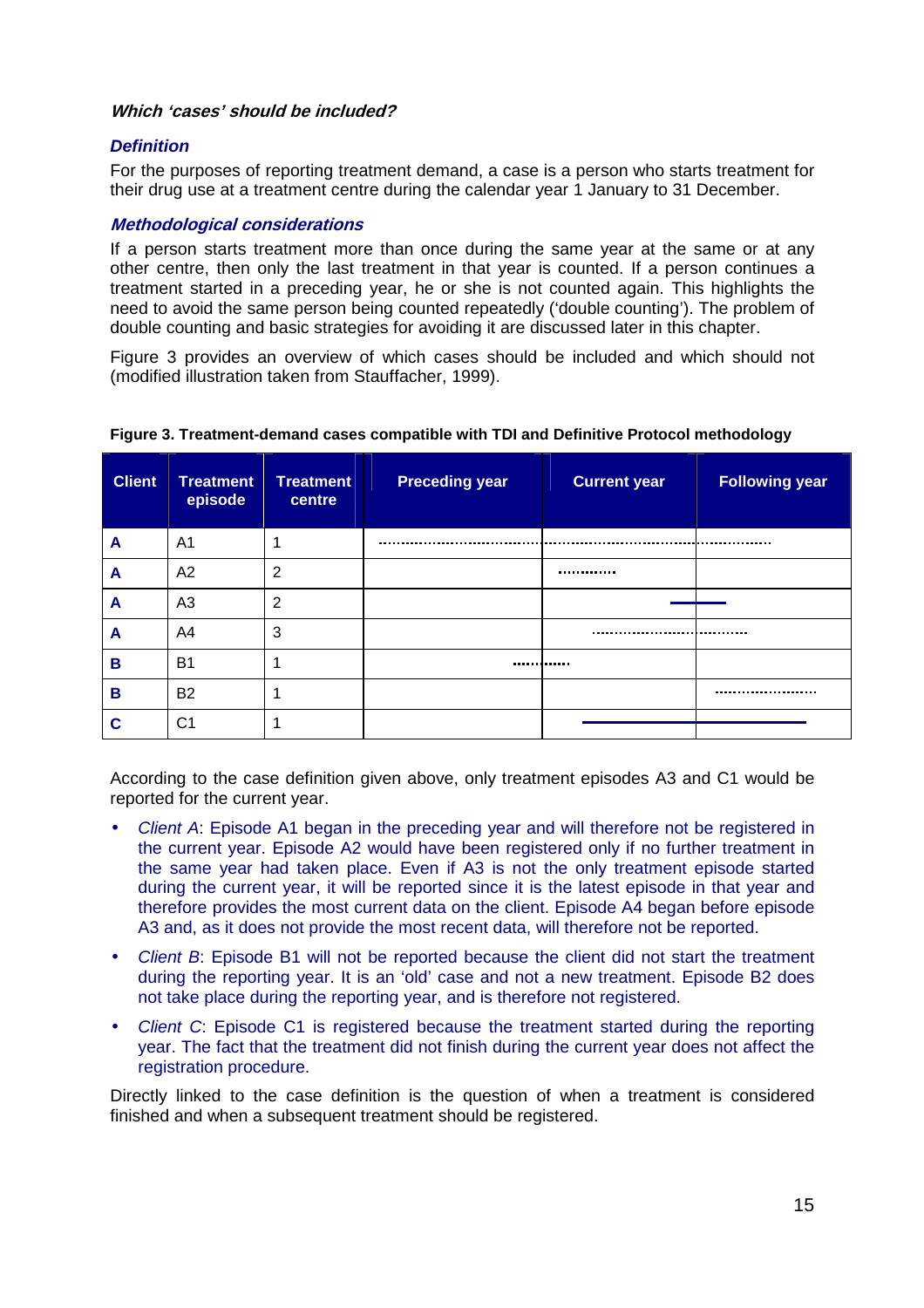<span id="page-15-0"></span>It is important not only to collect information on first treatment demands, but also to describe persons in subsequent treatments due to possible differences in drug use or personal characteristics between these two groups. Most national systems adhere to this concept.

In general, the end of treatment is defined on the basis of either intensity and quality of contact, or of administrative rules (for example, if the treatment lasts for more than six months, a new episode is automatically registered). Until now, a common standard did not exist. Each national system should try to provide a definition as clear and operational as possible for specifying the end of an individual treatment, describing under what conditions a person demanding treatment is registered as a new case. As long as a common definition does not exist, the total number of cases counted nationally will be heavily influenced by these rules. A clear description of the national rules can help to estimate the bias produced and thus increase comparability.

In order to optimise comparability between countries, it is necessary to use similar definitions for the beginning and end of treatment episodes. The most difficult aspect involved is defining the end-point of a single treatment occurrence. Among the various alternative approaches are:

- treatment seen as an ongoing, lifelong process in which the person is treated by the same unit over several years and therefore only the first treatment is documented; or
- each treatment episode finished after a pre-defined period of time and a new treatment episode automatically registered.

These two approaches will inevitably produce divergent results when data are collected and reviewed.

This problem of different approaches producing different results is closely linked to that of double counting. An unclear definition of the beginning and end of a single treatment episode also creates recording problems when a client re-registers within the same reporting year*.* 

#### **What is 'treatment'?**

#### **Definition**

Drug treatment is any activity that directly targets individuals who have problems with their drug use and which aims to improve the psychological, medical or social state of those who seek help for their drug problems. This activity often takes place at specialised facilities for drug users, but may also occur in the context of in general services offering medical and/or psychological help to people with drug problems.

#### **Methodological considerations**

The above is a broad definition that includes:

- interventions aimed at reducing drug-related harm amongst active users, as well as those whose primary goal is detoxification and abstinence;
- non-medical as well as medical interventions; and
- programmes based on informal advice, counselling or support, as well as more specialised or structured longer-term programmes.

However, the definition excludes:

- contacts with general services involving requests for social assistance only;
- contacts in which drug use is not the primary reason for seeking help;
- imprisonment *per se* (although it includes admissions to drug-treatment programmes in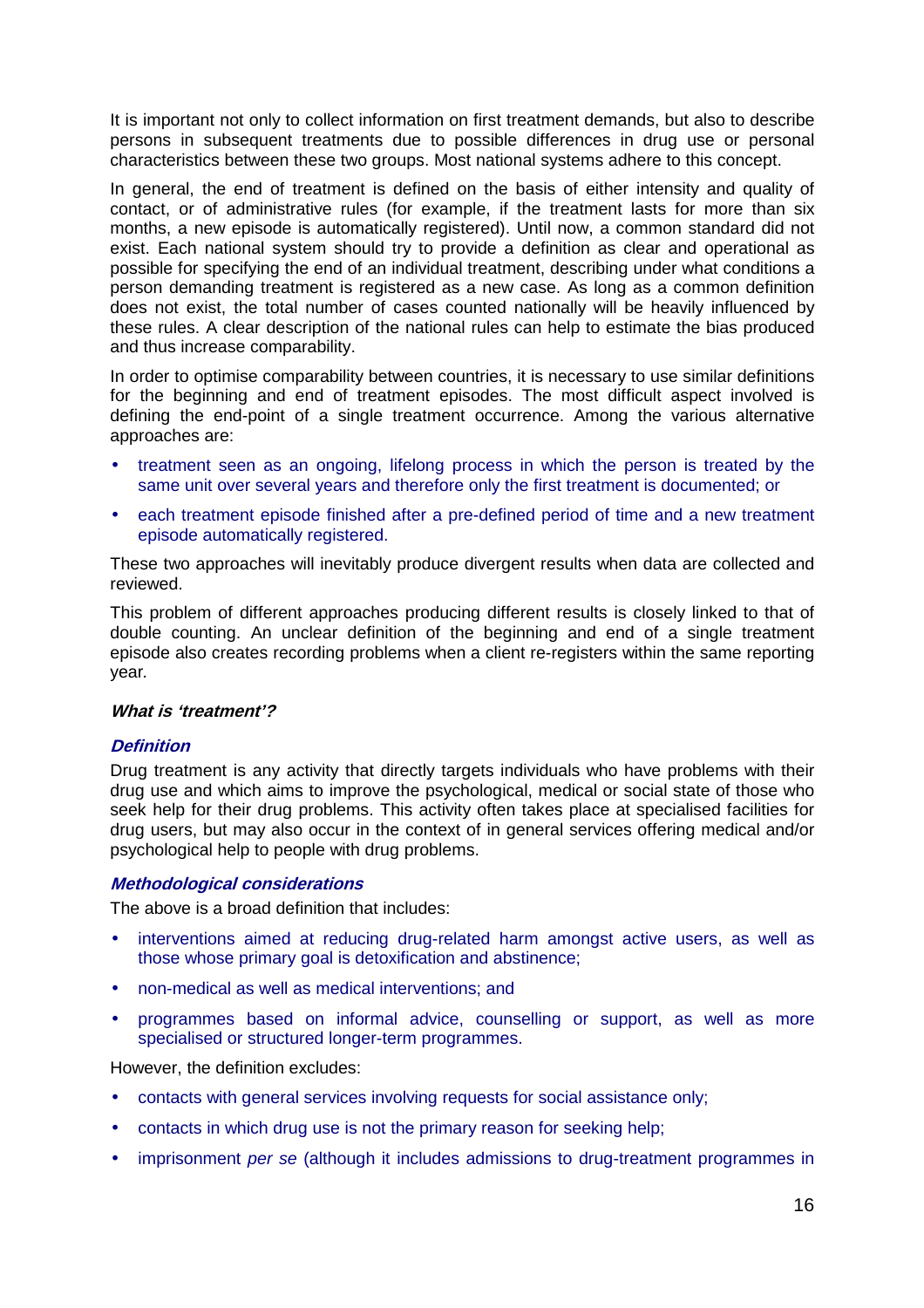<span id="page-16-0"></span>prison or to treatment as an alternative to prison);

- interventions solely concerned with the physical complications of drug misuse (such as overdoses or infections treated in hospital);
- contacts by telephone or letter only; and
- contact with the family only.

This definition is deliberately broad in order to include as wide a range of drug users as possible. It is primarily based on epidemiology and medical considerations do not play an important role in this context.

A demand for drug treatment reflects several factors that affect the individuals treated. It also, however, reflects the characteristics of the treatment offered: there must be a drug user, a treatment offer and a demand for this offer.

The above considerations make clear that the type of treatment offered (whether highthreshold drug-free programmes or methadone maintenance only) and registered influences the total number of drug users in treatment and possibly also the type of drug users treated (for example, a new offer attracting older, non-treated drug users). As a result, the data should be as complete as possible, and should ideally include all types of treatment offered within a country.

#### **Which types of treatment centre should be included?**

#### **Definition**

A treatment centre is any agency that provides treatment as defined above to people with drug problems. Treatment centres can be based within structures that are medical or nonmedical, governmental or non-governmental, public or private, specialised or nonspecialised. They include in-patient detoxification units, outpatient clinics, drug substitution programmes (maintenance or shorter-term), therapeutic communities, counselling and advice centres, street agencies, crisis centres, drug-treatment programmes in prisons and special services for drug users within general health or social-care facilities.

#### **Methodological considerations**

Although treatment centres are often staffed by qualified professionals, 'treatment' in this context also includes services provided by those who are assumed to have appropriate therapeutic skills but who lack formal qualifications. Treatment centres do not include hospital emergency rooms or general health or social-care facilities which drug misusers contact primarily for help with problems other than drugs (see above for additional comments concerning the definition of 'treatment').

As many treatment providers as possible in each country should be recruited to participate in the reporting system. Factors that will influence the selection of centres include their willingness to participate and practical constraints such as available resources. However, it is very important that careful attention be paid to the distribution of the treatment centres included and how representative they are in terms of the types of treatment they offer, their geographical distribution and their catchment (referral) areas. If comprehensive coverage cannot be achieved, the aim should be to include a cross-section of the major treatment modalities found.

A clear definition of the types of participating treatment centres is essential if comparability of data between countries is to increase. Because several projects in both Europe and the United States have not yet produced a more complete and useful categorisation of treatment centres, a rather simple one is used here. This simple classification is a compromise which will be used as a working standard until more elaborate ones are available.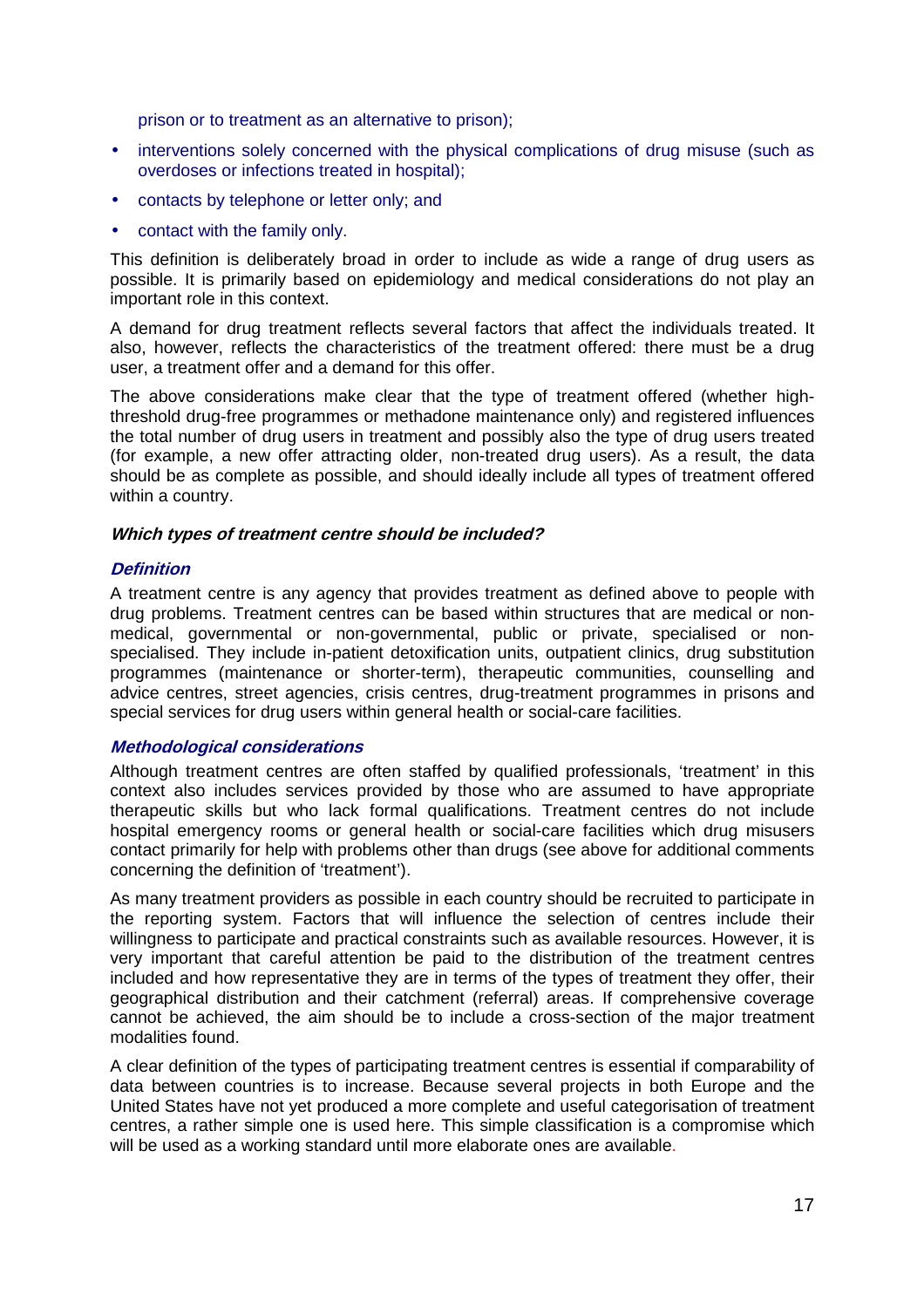<span id="page-17-0"></span>Five basic types of treatment centres are distinguishable and should be covered as thoroughly as possible by national sources. These are:

- outpatient services;
- inpatient/residential services;
- low-threshold services;
- treatment offered by general practitioners (GPs); and
- treatment units in prisons.

Special treatment services are offered in prisons and by general practitioners. Both are important, but usually only limited information on them is available. Efforts should be made to include GPs in areas where they play an important role in treating drug misusers (for example, by prescribing methadone). Including general practitioners in routine treatmentmonitoring systems may, however, create practical problems (for example, large number of GPs, small number of cases per GP). It may, therefore, only be possible to collect very basic data on clients, for example through a methadone registration system.

The definition of 'treatment centre' also raises issues of coverage concerning interventions such as needle exchanges or outreach projects. Programmes exclusively concerned with making syringes available or disseminating information should generally not be considered as treatment centres. They may be included, however, if these activities are part of a wider range of services offered, such as counselling, health care and other programmes to help people with drug problems. There may also be practical problems in collecting data, as these projects attempt to make themselves as acceptable as possible to clients who may be suspicious of agencies that offer assistance. It is thus difficult for them to record statistical data systematically and they may be reluctant to participate in a reporting system. The best compromise may be to collect only very basic data from these projects.

#### **When does treatment 'start'?**

#### **Definition**

Treatment in a given treatment centre starts as soon as a client begins a more or less formalised face-to-face contact with the centre that fulfils the criteria for treatment as defined above.

#### **Methodological considerations**

Operationally speaking, a person should be registered after his or her second direct (face-toface) contact with the therapist or treatment facility. This procedure is intended to ensure more complete and reliable data, as the first contact often provides insufficient opportunity for data collection. Another possible solution might be to collect the most basic data (gender, age, and so on) at the first meeting and to gather more extensive information during a later session.

Only those treatments where direct contact has taken place at least once are considered 'started'. Mere requests for treatment have to be excluded.

As mentioned before, this definition excludes:

- contacts over the telephone only; and
- relatives requesting treatment on behalf of a drug addict.

The total number of persons who only appeared at the treatment centre once should also be recorded. The minimum data set for this group, to be collected if at all possible, includes information on age, gender and the primary drug used.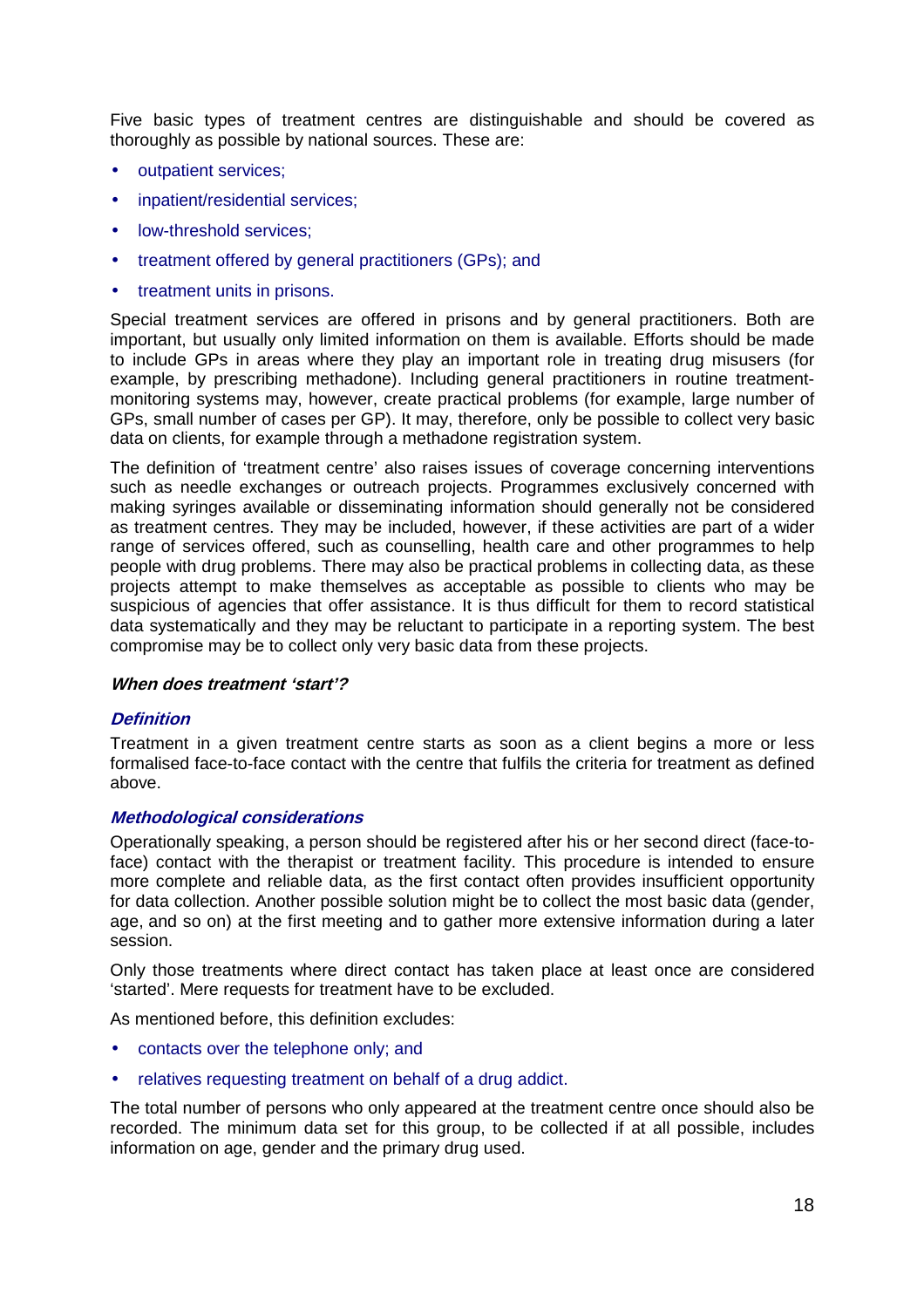<span id="page-18-0"></span>For the sake of comparability of results between countries, it is vital to reach a common understanding as to when a treated person should be counted.

#### **What is the 'first' treatment?**

#### **Definition**

The 'first' treatment is defined as the very first time during his or her life that a person starts treatment for drug problems (as defined above) at any treatment centre.

#### **Methodological considerations**

The very first time a person seeks treatment because of his or her drug use and the problems arising from it can be used to calculate treated incidence. Treated incidence is the number of new drug-treatment cases during a certain period of time. In this situation, however, multiple counting of a person due to treatment (and registration) by several units during the same time period does not occur.

This information is based on a central register of treated drug addicts, the availability of which may vary depending on a country's legal and technical situation. Only cases involving people who are not yet included in this register are defined as 'first treatments'.

In those countries in which a register does not exist, the treatment organisation can perform an internal check (within the same treatment centre) to see if there have been prior treatments. However, the most popular method of monitoring prior treatment remains simply asking the drug user if he or she has ever been in treatment before.

For a definition of 'subsequent treatment', see the definition of a case, above.

#### **What 'drugs' should be included?**

#### **Definition**

The main categories used for recording drugs in the TDI Protocol can be found in Table 1.

| <b>Groups of substances</b>    | <b>Substances</b>                 |
|--------------------------------|-----------------------------------|
| Alcohol                        | only as a secondary drug          |
| <b>Opiates</b>                 | heroin                            |
|                                | methadone                         |
|                                | other opiates (e.g., codeine)     |
| Cocaine                        | cocaine                           |
|                                | crack                             |
| <b>Stimulants</b>              | amphetamines                      |
|                                | <b>MDMA</b> and other derivatives |
|                                | other stimulants                  |
| <b>Hypnotics and sedatives</b> | barbiturates                      |
|                                | benzodiazepines                   |
|                                | others                            |
| Hallucinogens                  | <b>LSD</b>                        |
|                                | others                            |
| <b>Volatile inhalants</b>      |                                   |
| Cannabis                       |                                   |

#### **Table 1. Drugs included in the TDI Protocol**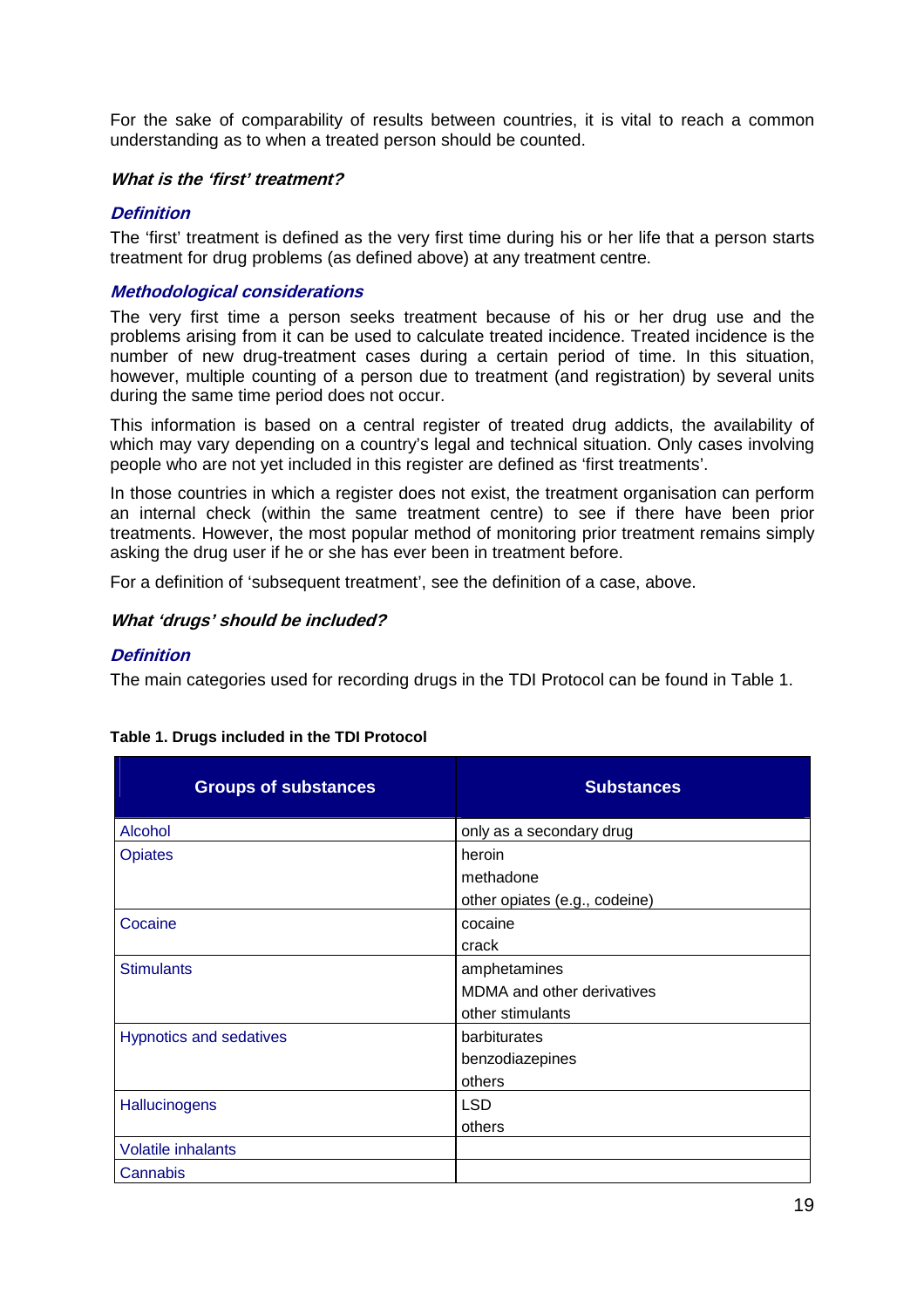<span id="page-19-0"></span>

| <b>Groups of substances</b> | <b>Substances</b>           |
|-----------------------------|-----------------------------|
| Other substances            | unspecified pharmaceuticals |

#### **Methodological considerations**

Exclusions include:

- tobacco as a primary drug;
- alcohol as a primary drug; and
- use of any of the above drugs for *bona fide* medical treatment of organic or psychiatric conditions other than drug dependence or drug misuse.

Where relevant (for example, in some CEECs), a distinction should be made between homemade opium or poppy preparations (such as 'poppy tea'), imported heroin and synthetic opiates.

Methadone and other substitute opiates are treated as special cases. A specific item has been introduced in the TDI core item list to clarify if a person is using drugs such as methadone within the context of a *bona fide* treatment programme such as methadone maintenance or detoxification. Whether these substances are classified as either the main or secondary drug depends on the client's pattern of consumption. When classifying a substance as either the main or secondary drug, no distinction is made between those substances used for substitution treatment and other illegal drugs.

For users of 'speedball' (a mixture of heroin and cocaine), heroin should be recorded as the main drug and cocaine as a secondary drug. If the exact substance is not known (such as amphetamines or MDMA and derivatives) the generic category (for example, 'stimulants (total)') should be recorded.

In most countries, specific information on the psychotropic substances typically used is available. In the case of ecstasy, however, detailed information is not always obtainable.

If a centre treats both drug and alcohol problems, it is especially important to include only persons with a primary drug problem.

#### **What does 'drug use' mean?**

#### **Definition**

Drug use includes all possible ways to incorporate drugs into the body. Only information regarding the person using drugs is relevant*.*

#### **Methodological considerations**

Exclusions include:

- persons in contact with treatment centres on behalf of a drug user, but who are not a drug user themselves; and
- persons with problems due to their personal relationship to a drug user, but who are not drug users themselves.

When a person asks for treatment for their personal drug use it is assumed that this drug use has caused a problem for him or her. Assessment can be based on the personal judgement of the person involved or of other persons in his or her social environment.

The medical system, which also covers the field of psychotherapy, defines the client's problem through an explicit diagnosis made by a therapist. International standards – such as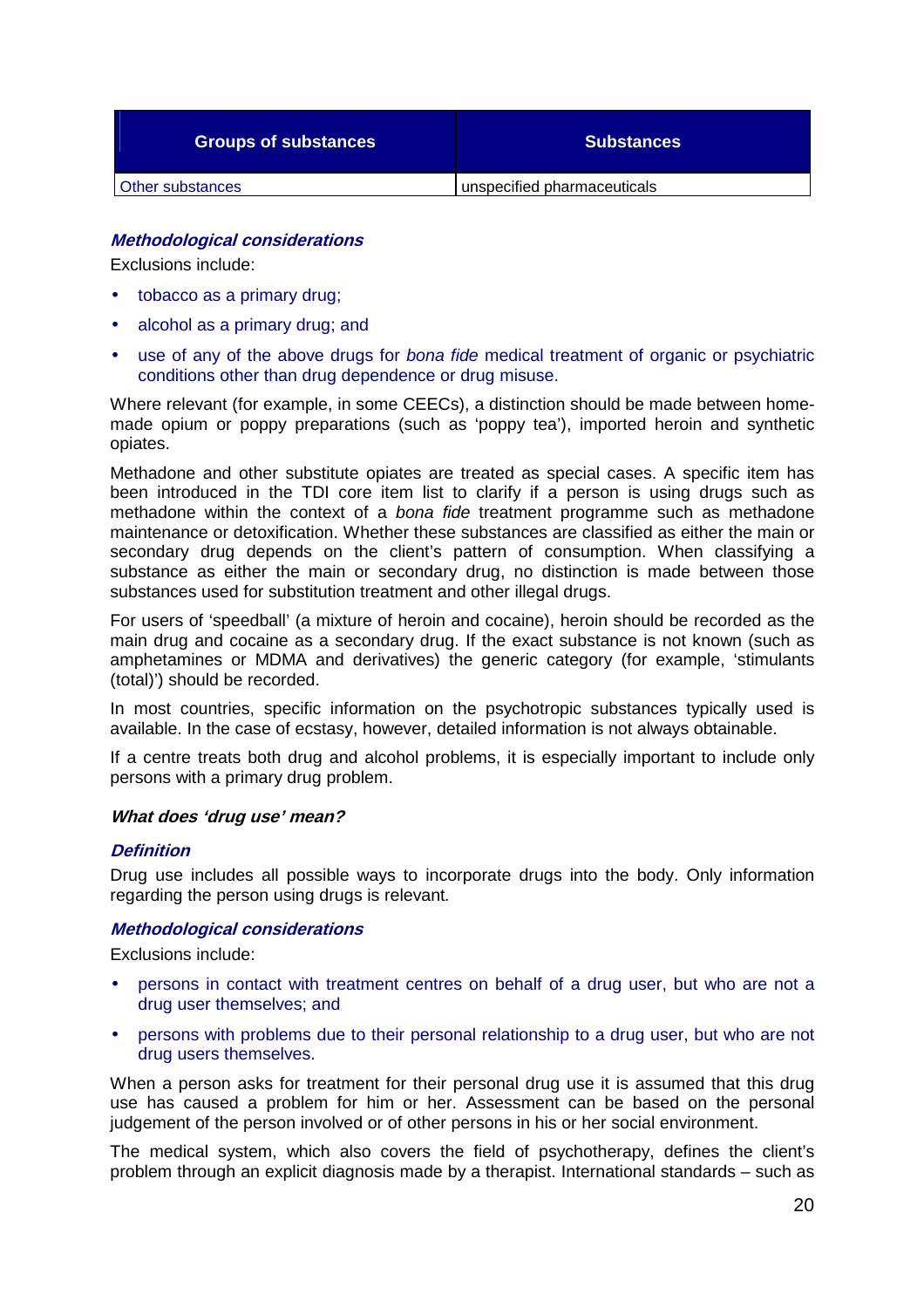<span id="page-20-0"></span>International Classification of Diseases 10 (ICD 10) or Diagnostic and Statistical Manual IV (DSM IV) – are being increasingly used in this procedure. These need not, however, always be the same as the definitions used by the social-care system. While many of those people applying for treatment might well 'qualify' for diagnoses concerning drug addiction in practice, a certain bias may result from varying procedures used in different countries and systems. For the TDI Protocol, the most important aspect is ensuring a clear and comprehensible case definition at national level that specifies which data should be collected and registered by the treatment-monitoring system.

#### **Avoiding double counting**

The term 'double counting', in this context, refers to a client being registered more than once in a treatment-monitoring database in a given year. This dual recording may result from the fact that the person collecting the data does not know that the user has already been treated and recorded during the reporting year. A closer look at this issue reveals two basic problems:

- the same client may be treated more than once in a given year in different treatment centres which are not aware of each other; and
- more than one treatment may take place in the same centre. This topic has already been touched on in the section dealing with case definitions above.

These two problems are related and have similar consequences. Nevertheless, differences occur when discussing the difficulties resulting from them and the possible solutions. Double counting causes the total number of treated persons to be overestimated. Theoretically, one individual may be counted several times during the same year, leading to heavily biased data and making reliable calculations or valid assumptions about prevalence or incidence rates impossible.

Assigning unique identifiers to individual client's data may help avoid this problem. Comparable strategies have already been applied to central AIDS and cancer databases where similar problems have occurred. The establishment of such standardised (national) identifiers based on algorithms (such as AIDS identifier) and stored with the client's data set in a national treatment database is an adequate way of controlling double counting at national level. However, due to problems with national data-protection laws, it has taken a long time to establish such identifiers and central databases for AIDS or cancer patients. It will take even longer before all EU Member States use such procedures to avoid double counting.

Nevertheless, double counting can be controlled, at least at treatment-centre level, in most cases. The problem of treating the same person in the same centre more than once in a given year is primarily a question of establishing a proper definition of a treatment episode and its beginning and end. This topic has been discussed in the section on case definitions above.

To a certain extent, double counting is controlled within all systems, but methods may vary. In 1998, for example, a nation-wide control on the basis of uniform personal codes was carried out in Denmark, Luxembourg and the Netherlands. This control method ruled out nearly all double-counting incidents that had occurred the previous year. Only those cases with incorrect identifiers might have caused double counting. A limited control at treatmentcentre level is carried out in the Flemish Community of Belgium, in France and Germany. In Spain and the UK, double counting can be controlled at regional level. These examples illustrate national differences that are partly due to variations in national laws, but are also due to differences in treatment-monitoring systems and their organisational structure.

Origer (1996) described and analysed the methods used in the different countries to avoid double counting. A short version of his report is included in the technical annex of this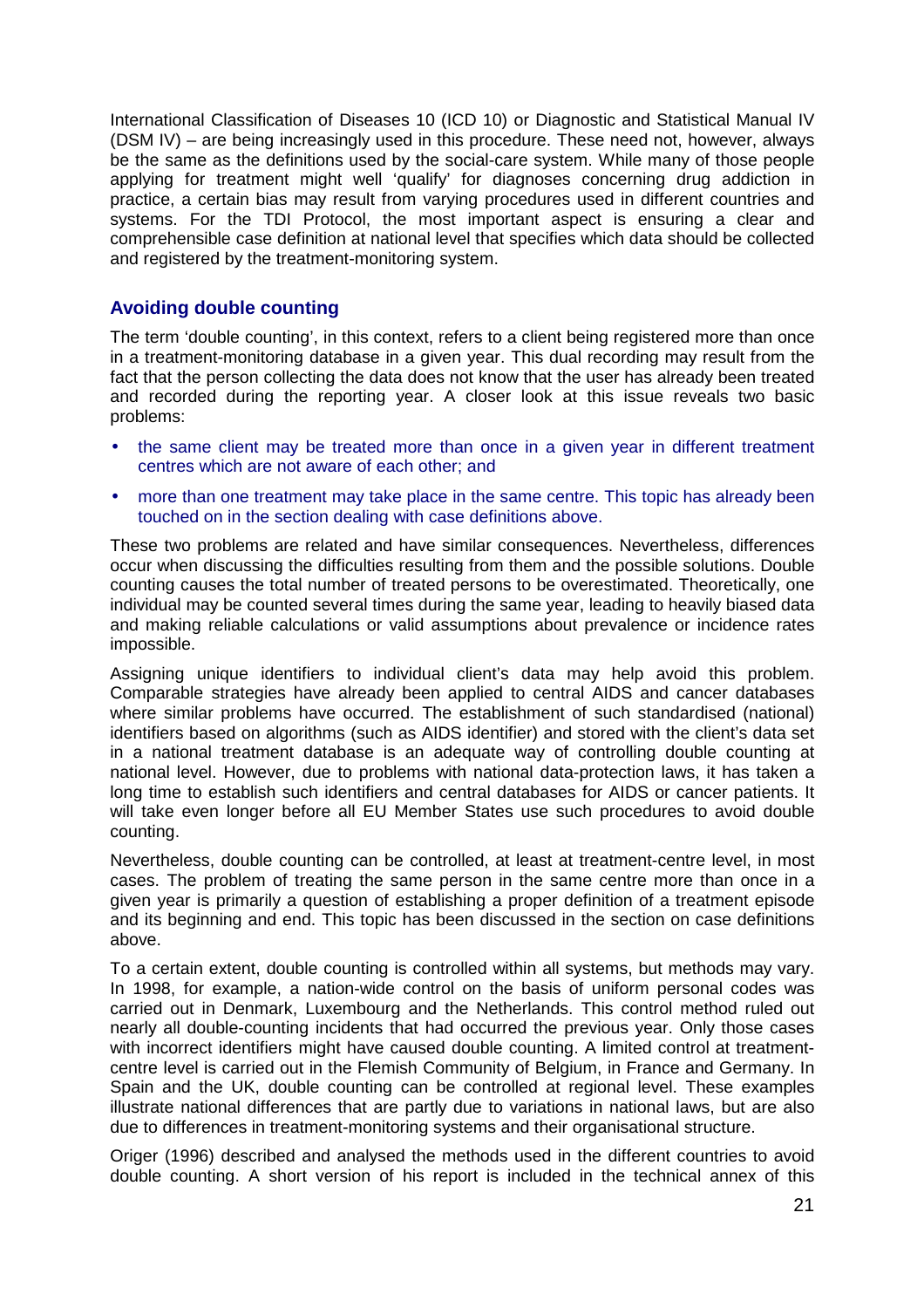<span id="page-21-0"></span>protocol, where an overview of the different methods to define a personal identifier can be found.

#### **Quality control of data throughout the entire process**

In discussing international comparisons between treatment data and the purpose of the TDI and other key epidemiological indicators, it should be borne in mind that the outcome of this project and the possibilities for making further use of these data depend heavily on the quality of the information collected.

Only when it is known where the data come from, what information they include and what their limitations and strengths are can the steps to be taken to improve the overall quality of the data and the resulting information be decided. Ongoing studies and evaluation of the work undertaken in the treatment field and of the information collected will facilitate this process. This section provides very brief examples of what may be done to ensure the continual improvement and control of data quality.

First and foremost, feedback and the exchange of experiences and information among all parties involved are of crucial importance. This applies to treatment centres at local level, the intermediate level of processing institutions and the Reitox national focal points as well as the European and national agencies who will make use of the data. Permanent exchange of information needs and ideas for further improvement from different perspectives are also necessary.

Additionally, single projects (such as small validity studies or evaluation of treatment outcome at regional level) may be useful for keeping in touch with developments and/or changes taking place in the field.

Another aspect linked to quality control is the coverage of cases, monitoring systems and treatment centres. National treatment monitoring should attempt to include as many centres and treatment facilities as possible in the system. It is important to keep the sample as representative as possible because under-representation of a certain kind of treatment centre would lead to systematic biases in the data. The sample of treatment centres participating in the national data-collection system should therefore be as representative as possible. While the participation of all such centres in a given country is often impossible for practical and financial reasons, this would be the best solution in terms of completeness and representativeness.

Once good overall coverage of treatment facilities has been achieved, an important secondary aspect is to ensure comprehensive coverage within the treatment centres themselves, which should include as many clients in routine reporting as possible.

To improve data quality on all levels it is necessary to train the relevant professionals in the process of data collection and to explain the purpose of this process. In addition, discussion of ethical issues (see below) and quality checks by database managers or social/medical supervisors will be both helpful and necessary.

At treatment-centre level, data collection should become an essential part of the overall treatment process. This will reduce data loss from the basic level of data collection onwards. Routine reporting to the regional and/or national level and subsequent quality checks will help to uncover problems, gaps or the need for further development. Quality control at regional or national level assumes that basic monitoring has already been carried out at central level. These central-level quality checks include analysing the data for inconsistencies or missing values.

Ensuring optimum comparability at international level requires the establishment of clear and comprehensive rules for converting national data into the information needed for the TDI Protocol. In applying these rules, inconsistencies may be discovered leading to the conclusion that some categories are not suitable for some countries and thereby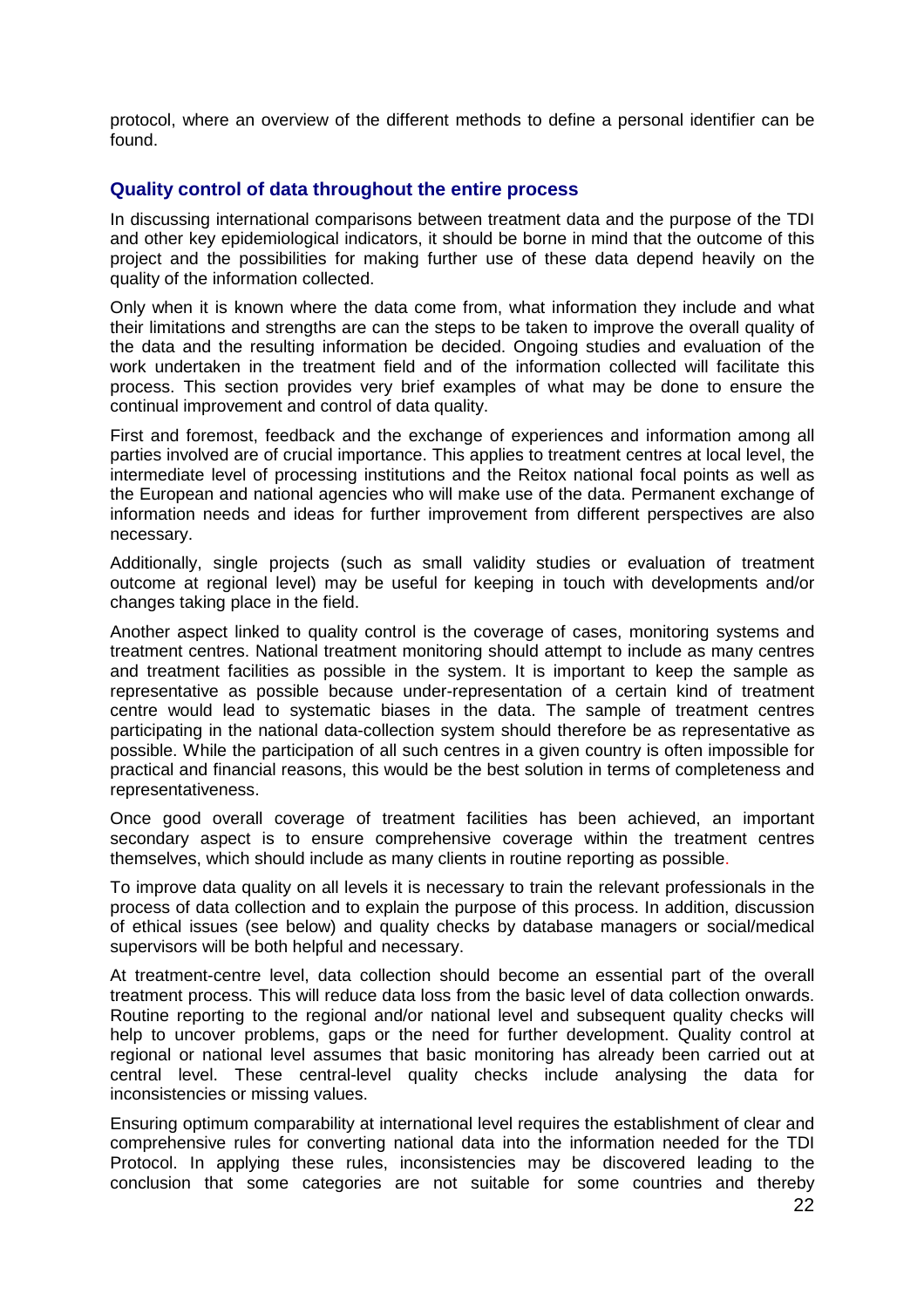<span id="page-22-0"></span>encouraging the search for solutions. The definition of national equivalences laid down in the conversion rules will lead to a better understanding of what kind of information is included in the item categories by making them more operational.

In general, the quality of the data collected in each of the EU Member States depends on the work performed at several levels. As a result:

- as many treatment centres as possible should participate in the reporting process and deliver data;
- if certain types of centres are under-represented, possible biases should be estimated and reported;
- data collection at the treatment centre should be complete, thorough, reliable and continuous; and
- data transfer should be prompt and well organised.

The organisation of data collection in each country depends on the national structure, the institutions involved and the technical and financial means available. As details vary greatly from Member State to Member State, a very general request needs to be made that everything possible should be done:

- to make data collection and input as simple as possible;
- to help avoid errors by implementing training, manuals, 'user-friendly' software and other support;
- to offer meaningful output of data analyses;
- to provide feedback where possible; and
- to make all those involved in the process of data collection feel responsible and behave accordingly.

#### **Ethical issues**

In treating drug problems, notes are taken on the client's drug use and his or her strengths and weaknesses. Treatment steps are planned on the basis of a formal diagnosis or on an overview of the problems requiring attention. Aims are monitored continuously during treatment and outcome is evaluated at the end. All these procedures, which describe the client as well as the treatment, can be performed in different ways for each client, therapist and treatment centre. Comparability can thus only be achieved by using common datacollection standards.

Comparability is the key to evaluating individual treatment, the type and organisation of treatment and, finally, drug policy. The concept of treatment monitoring, which includes all these activities, can facilitate the development of something like 'evidence-based health interventions'. Continuous feedback on the treatment delivered can help to change and finetune treatment services by pinpointing more effective and efficient ways of treating the drug problem. The same is true for all planning and public-health actions at political level. Treatment monitoring is, therefore, not only an administrative activity, but also contributes to the continuous development of the services and assistance offered to drug users. It should, however, be clearly stated that this requires much more detailed information from the treatment services than the TDI Protocol collects for epidemiological purposes. Yet it is an important option which might be integrated into a national monitoring system.

The intention is not to develop a central database of individual treatment at European level. All data are collected, analysed and retained by the respective countries, with strict adherence to accepted ethical standards, and only aggregated statistical data are pooled and analysed for comparative purposes at European level to obtain a standard. Individual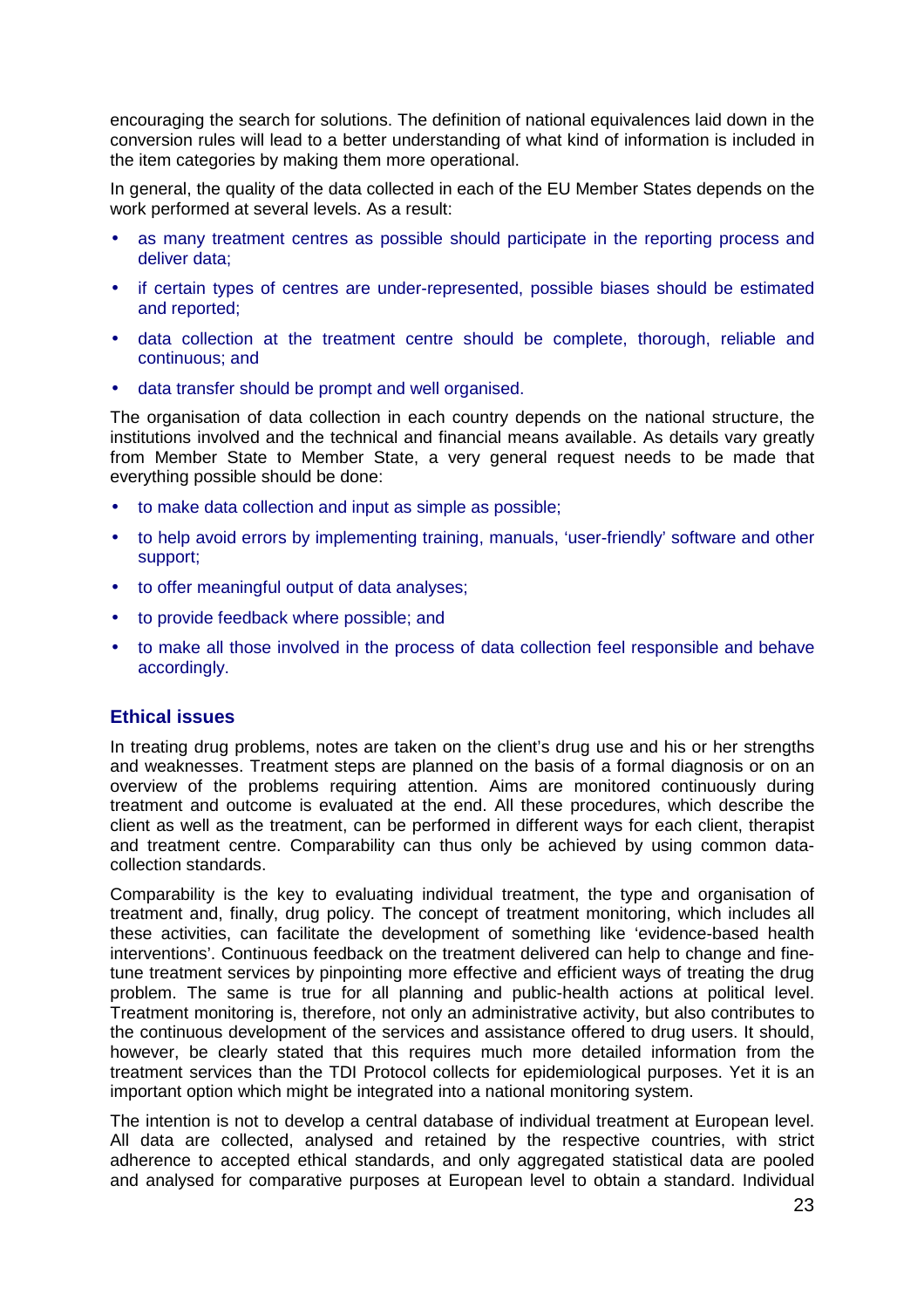data sets, however, might occasionally be needed here, as in other fields of research, for specific studies.

Within countries, it is vital that reporting systems follow clearly stated guidelines on confidentiality and protecting the rights of clients, staff and of the treatment centres themselves. These guidelines should adhere to the accepted codes that govern data protection, privacy and research in the various Member States. Access to the raw data must be restricted to authorised staff only. Use of the data and procedures governing publishing results should be discussed by those involved (service providers, managers, policy-makers, researchers and so on) and be agreed upon in advance.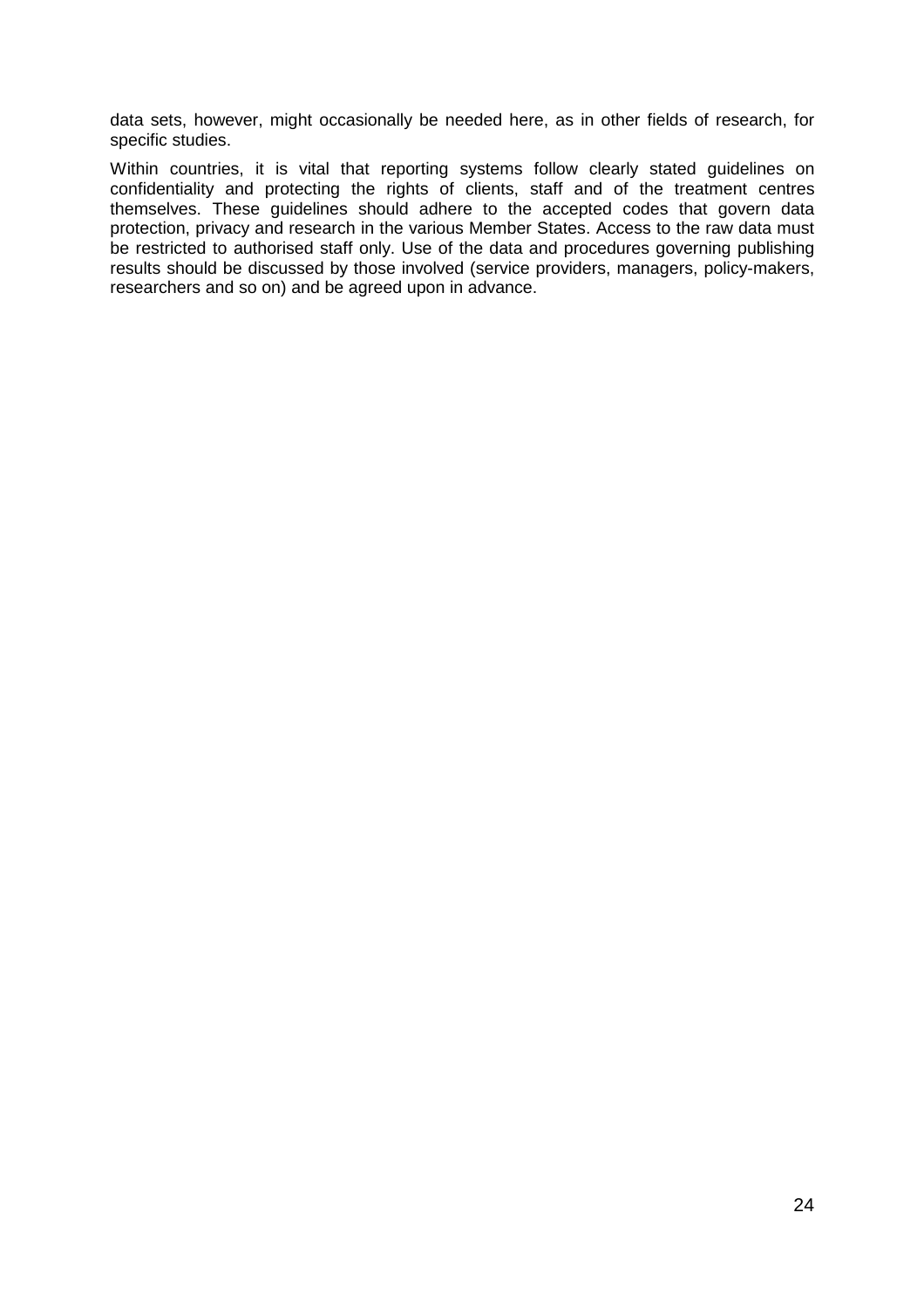### <span id="page-24-0"></span>**The TDI Protocol core item list**

#### **Treatment contact details**

#### **1. Treatment-centre type**

- 1. outpatient treatment centres
- 2. in-patient treatment centres
- 3. low threshold/drop-in/street agencies
- 4. general practitioners
- 5. treatment units in prison

A clear definition of the types of treatment centres involved is essential if comparability of treatment data among countries is to be increased. At present, the data are collected from different types of treatment centres and thus the samples of drug users covered differ accordingly. To improve the comparability of treatment data among countries, all basic types of treatment centres should be distinguished and reported separately.

Data from general practitioners are important, especially if these GPs play a significant role in substitution treatment. In most countries, however, coverage of this statistical field is very limited.

#### **2. Date of treatment – month**

#### **3. Date of treatment – year**

Recording the starting date of treatment is essential for creating trend analyses over time and for separating time periods (treatment episodes) for reporting. This enables a dynamic analysis of the treatment data to be made.

#### **4. Ever previously treated**

- 1. never
- 2. previously treated
- 0. not known

This item allows the incidence of cases and client flow through treatment services to be estimated.

The category 'never' refers to a client who has never received treatment for drug misuse at any centre anywhere. He or she is thus making a first-ever treatment demand. 'Previously treated' refers to a client who has received treatment for his or her drug misuse at some point in the past, either from the current treatment centre or from another treatment centre.

#### **5. Source of referral**

- 1. self-referred
- 2. family/friends
- 3. other drug-treatment centre
- 4. general practitioner
- 5. hospital/other medical source
- 6. social services
- 7. court/probation/police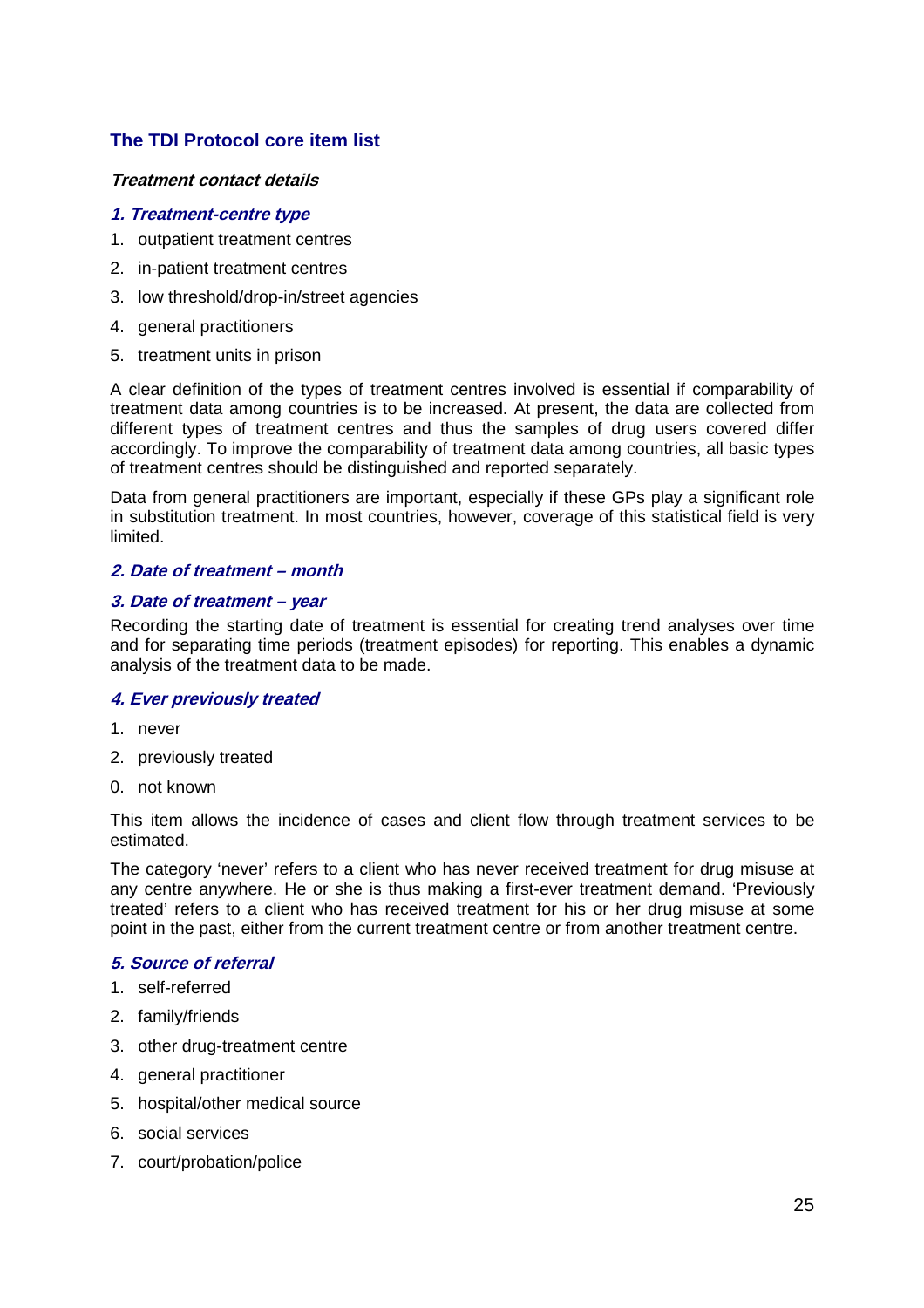- <span id="page-25-0"></span>8. other
- 0. not known

The source of referral provides some insight into the client's motivation for treatment as well as the structure of, and co-operation among, different professional drug-service agencies or private initiatives. Data on the source of referral permit an estimation of double counting that would be impossible on a personal level. It reduces the total number of cases registered in systems A and B by the number of common clients.

This category refers to the most important source for this client.

#### **Socio-demographic information**

#### **6. Gender**

- 1. male
- 2. female
- 0. not known

Basic epidemiological information.

#### **7. Age**

#### **8. Year of birth**

Basic epidemiological information necessary for analysing cohort-specific and historic effects in drug problems.

In some countries, a client is given a unique code to avoid double counting of persons treated twice in the same year. This code is usually based on calculations using the date of birth (at the very most, only day and month are used to calculate this code).

These items can be used alternately.

#### **9. Living status (with whom)**

- 1. alone
- 2. with parents
- 3. alone with child
- 4. with partner (alone)
- 5. with partner and child(ren)
- 6. with friends
- 7. other
- 0. not known

Living status refers to the current situation (30 days prior to the start of treatment) of the person demanding treatment. If the situation has changed within these 30 days, the living status immediately prior to treatment contact should be entered.

The primary purpose of the 'with whom' aspect is to assess the social contacts or social integration of the drug user. It does not address the question of quality of accommodation (see item 10).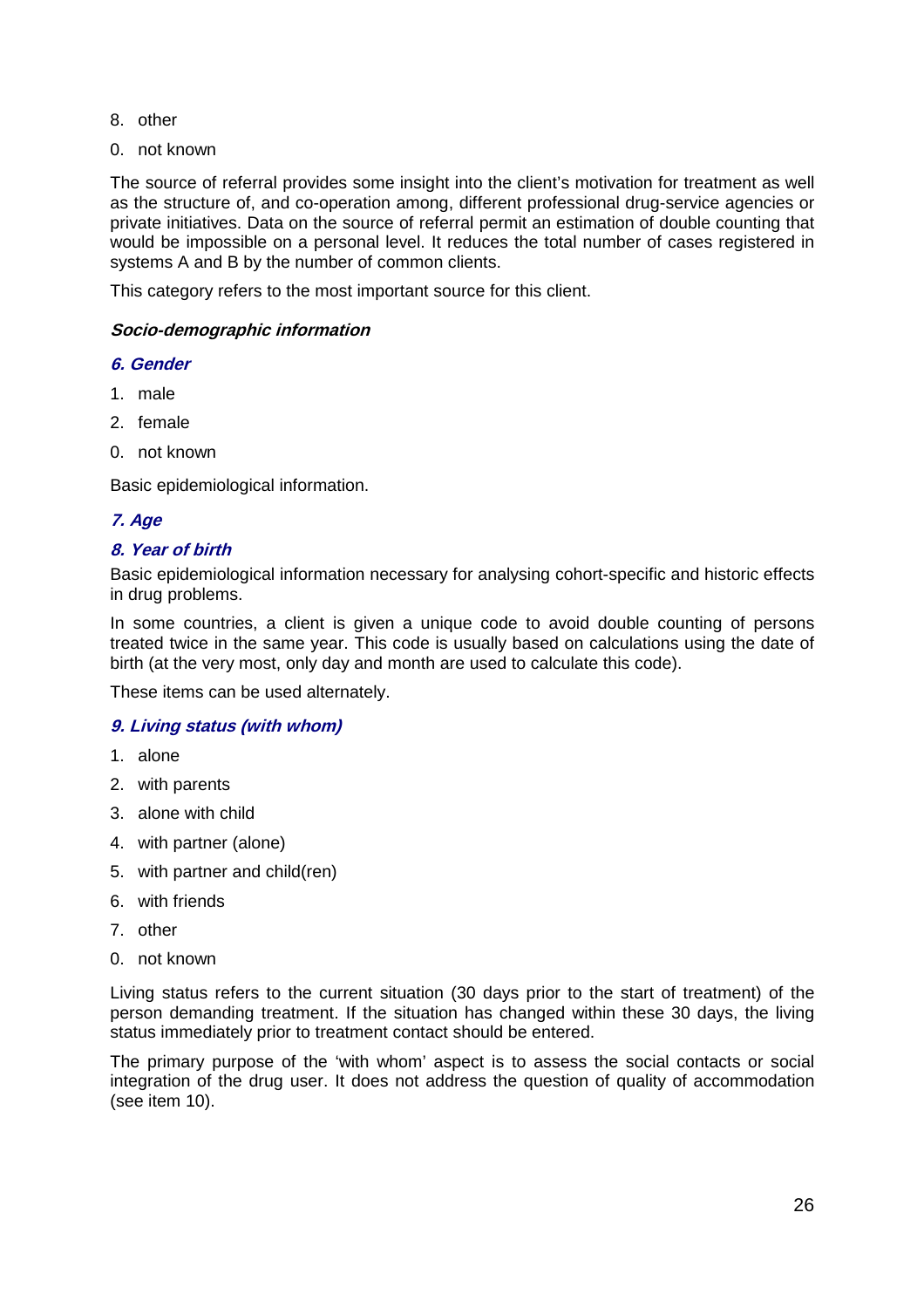#### **10. Living status (where)**

- 1. stable accommodation
- 2. unstable accommodation
- 3. institutions (prison, clinic)
- 0. not known

Living status refers to the current situation (30 days prior to the start of treatment) of the person demanding treatment. If the situation has changed within these 30 days, the living status immediately prior to treatment contact should be entered.

The 'where' aspect stresses the stability of the living situation. Because of different cultural, political and administrative contexts in the EU Member States, the categories of this item had to be left vague. It is therefore important to define detailed rules to describe what is included under which category at national level.

#### **11. Nationality**

- 1. national of this country
- 2. EU national
- 3. national of another country
- 0. not known

This item is considered relevant for both national and European figures as drug problems are more prevalent among minorities in several places. As minorities vary greatly in different countries (sometimes it is the nationality, sometimes the ethnic origin and sometimes the language spoken that differs from the majority), only very basic categories are used here.

#### **12. Labour status**

- 1. regular employment
- 2. pupil/student
- 3. economically inactive (pensioners, housewives /-men, invalids)
- 4. unemployed
- 5. other
- 0. not known

Labour status provides central information about the client's economic and social integration and his or her daily life. It is very difficult to standardise the various forms of employment within the different European countries. Categories such as irregular, illegal or other forms of employment which are unusual in social statistics but are not uncommon among drug addicts are especially difficult to work with. For this reason, only broad categories have been used and someone in irregular employment should be coded as 'unemployed' or 'other'.

#### **13. Highest educational level completed**

- 1. never went to school/never completed primary school
- 2. primary level of education
- 3. secondary level of education
- 4. higher level of education
- 0. not known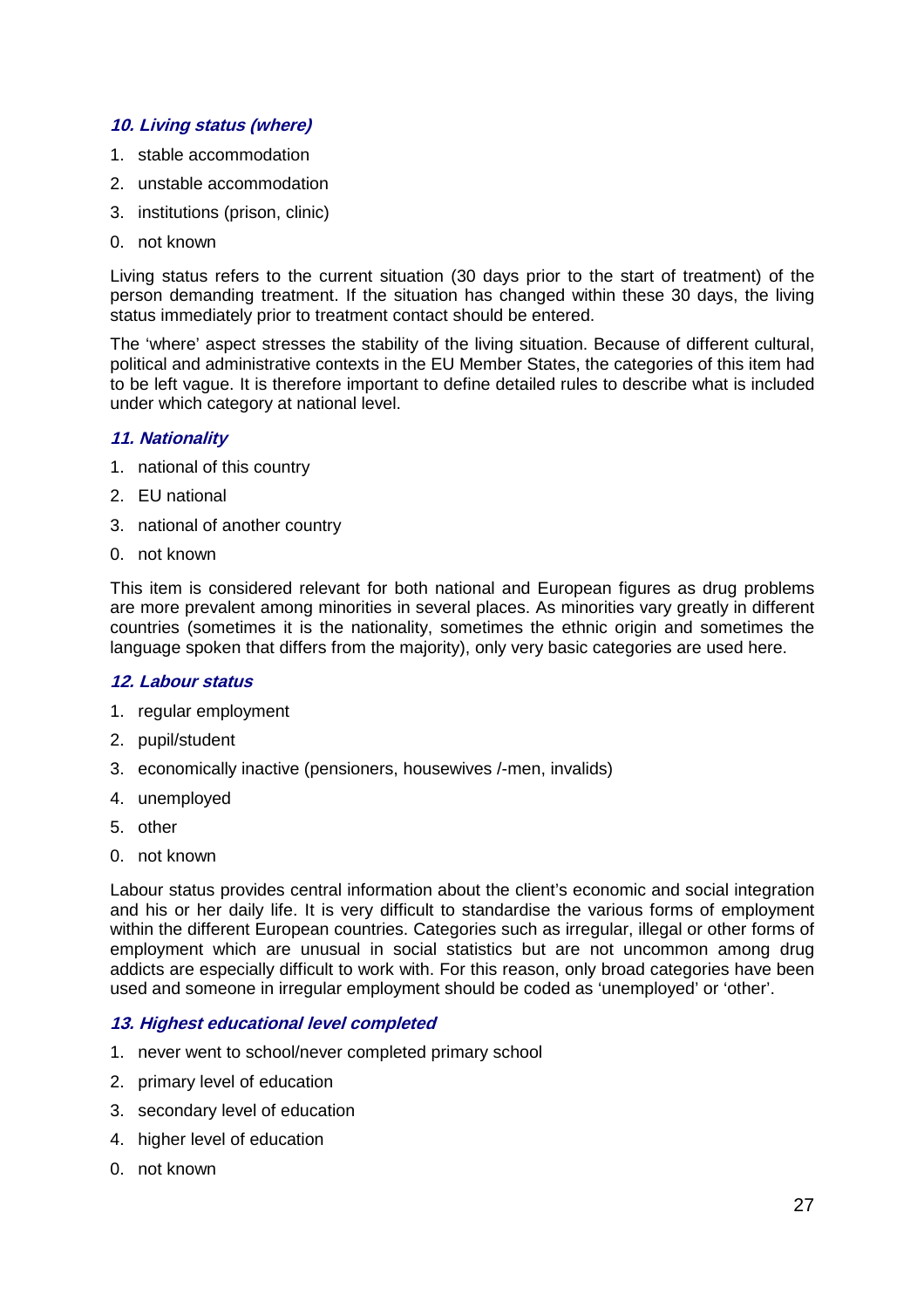<span id="page-27-0"></span>Education is another key socio-economic category. Employment in the EU Member States depends heavily on educational level.

The International Standard Classification of Education should be used to adapt national classifications into the categories listed here (see technical annex).

#### **Drug-related information**

#### **14. Primary drug**

- 1. Opiates (total)
	- 11 heroin
	- 12 methadone
	- 13 other opiates
- 2. Cocaine (total)
	- 21 cocaine
	- 22 crack
- 3. Stimulants (total)
	- 31 amphetamines
	- 32 MDMA and other derivatives
	- 33 other stimulants
- 4. Hypnotics and sedatives (total)
	- 41 barbiturates
	- 42 benzodiazepines
	- 43 others
- 5. Hallucinogens (total)
	- 51 LSD

#### 52 others

- 6. Volatile inhalants
- 7. Cannabis (total)
- 8. Other substances (total)

This item is of central importance. The main drug is defined as the drug that causes the client the most problems. It should be noted that different systems may define this category differently. It can be based on problems as defined by clients (as in the Netherlands and the UK) or on short diagnoses based on the ICD 10 (as in Denmark). As empirical research is still lacking on this matter, it remains unclear if this really provides sufficient comparability between countries.

Alcohol may not be recorded as the primary drug, and clients whose primary drug is alcohol should be excluded from this protocol.

For users of 'speedball', heroin should be recorded as the main drug and cocaine as a secondary drug.

If the exact substance is not known (such as amphetamines or MDMA and its derivatives), the generic category (for example, 'stimulants (total)') should be recorded.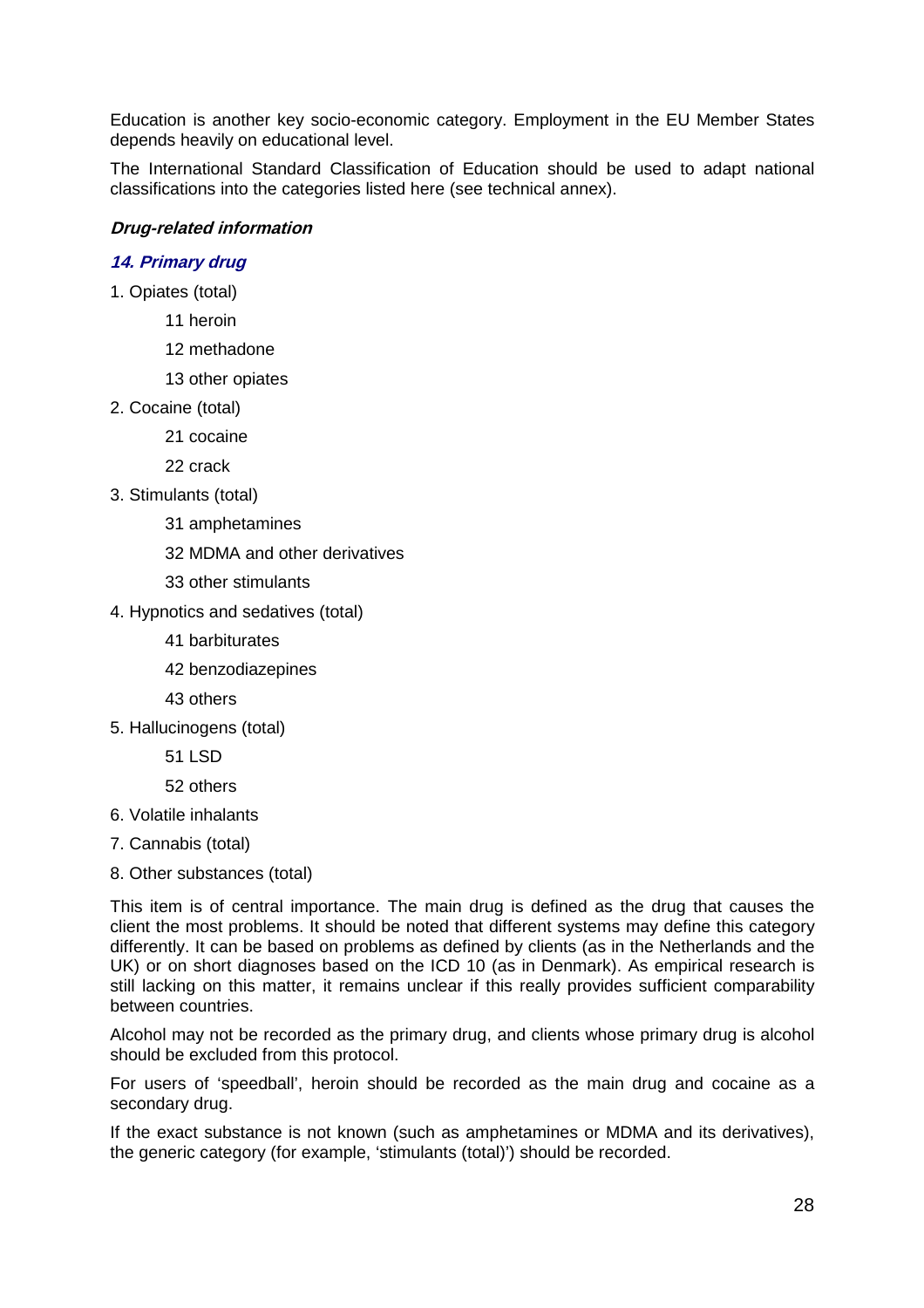Where prescribed drugs are mentioned, it is essential that psychological, social or medical problems are directly caused by the substance.

#### **15. Already receiving substitution treatment**

- a) Heroin
- b) Methadone
- c) Other opiates
- d) Other substances
- 1. yes
- 2. no
- 0. not known

This item helps to identify misuse of, or addiction to, methadone and other drugs used for (substitution) treatment.

This permits both identification of drug users who are in substitution treatment and correct evaluation of items 14 and 19.

All sub-items should be answered.

#### **16. Usual route of administration (primary drug)**

- 1. inject
- 2. smoke/inhale
- 3. eat/drink
- 4. sniff
- 5. others
- 0. not known

Injecting drugs represents a primary form of risk behaviour for drug users. It is of particular importance with regard to infectious diseases (hepatitis, HIV) as well as other diseases and injuries, and reducing injecting behaviour is the aim of many harm-reduction programmes. This category refers to the usual route of administration of the primary drug.

#### **17. Frequency of use (primary drug)**

- 1. not used in past month/used occasionally
- 2. used once per week or less
- 3. used 2–6 days per week
- 4. used daily
- 0. not known

The frequency of use of the primary drug is an indicator of the severity of the drug use.

This item refers to the 30 days prior to the start of treatment. If the client is drug free or has not used his or her primary drug in the past 30 days, this should be coded as 'not used in past month/used occasionally'.

#### **18. Age at first use of primary drug**

The negative effects of drug use often increase over time. The duration of drug use can be calculated on the basis of the age of first use and the age at start of treatment. Epidemiologically, age of first use is an indicator of the age at which the risk of starting to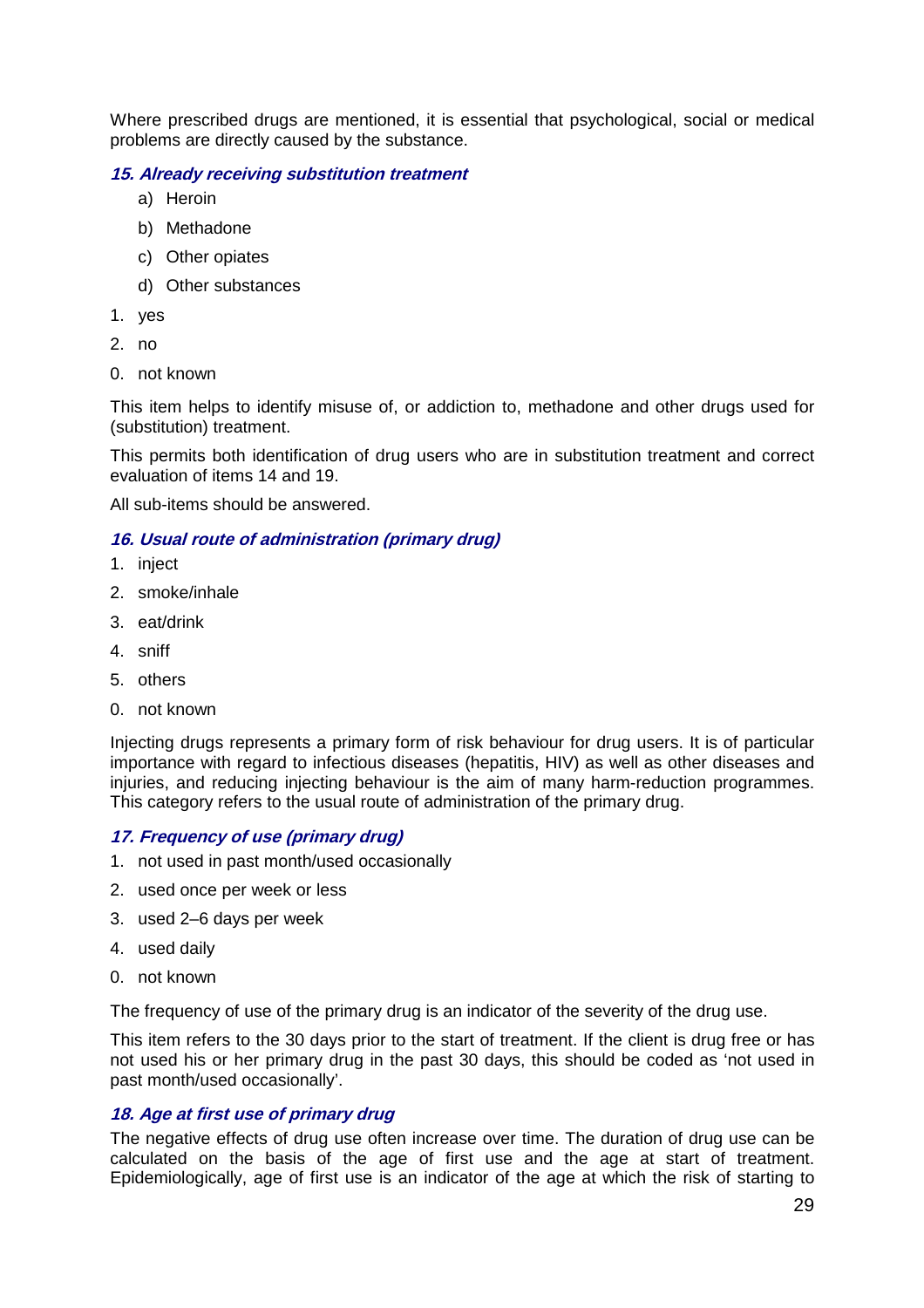use a specific substance is greatest. Tracking long-term trends may help in developing preventive activities.

#### **19. Other (= secondary) drugs currently used**

1. Opiates (total)

- 11 heroin
- 12 methadone
- 13 other opiates
- 2. Cocaine (total)
	- 21 cocaine

22 crack

- 3. Stimulants (total)
	- 31 amphetamines
	- 32 MDMA and other derivatives
	- 33 other stimulants
- 4. Hypnotics and sedatives (total)
	- 41 barbiturates
	- 42 benzodiazepines
	- 43 others
- 5. Hallucinogens (total)
	- 51 LSD
	- 52 others
- 6. Volatile inhalants
- 7. Cannabis (total)
- 8. Alcohol as a secondary drug (total)
- 9. Other substances (total)

This item is of central importance. It includes up to four drugs, in addition to the primary drug (see item 14), which cause problems for the client. This information might provide more realistic figures on multiple drug use.

It should be noted that there are important differences in how systems define this category. The category can be based on problems defined by clients (as in the Netherlands and the UK) or on short diagnoses based on the ICD 10 (as in Denmark). As empirical research is still lacking on this matter, it is not clear if this really causes significant incomparability between countries.

Alcohol may be included as a secondary drug.

For users of 'speedball', heroin should be recorded as the main drug and cocaine as a secondary drug.

If the exact substance is not known (for example, amphetamines or MDMA and its derivatives), the generic category (such as 'stimulants (total)') should be recorded.

Where prescribed drugs are mentioned, it is essential that psychological, social or medical problems are directly caused by the substance.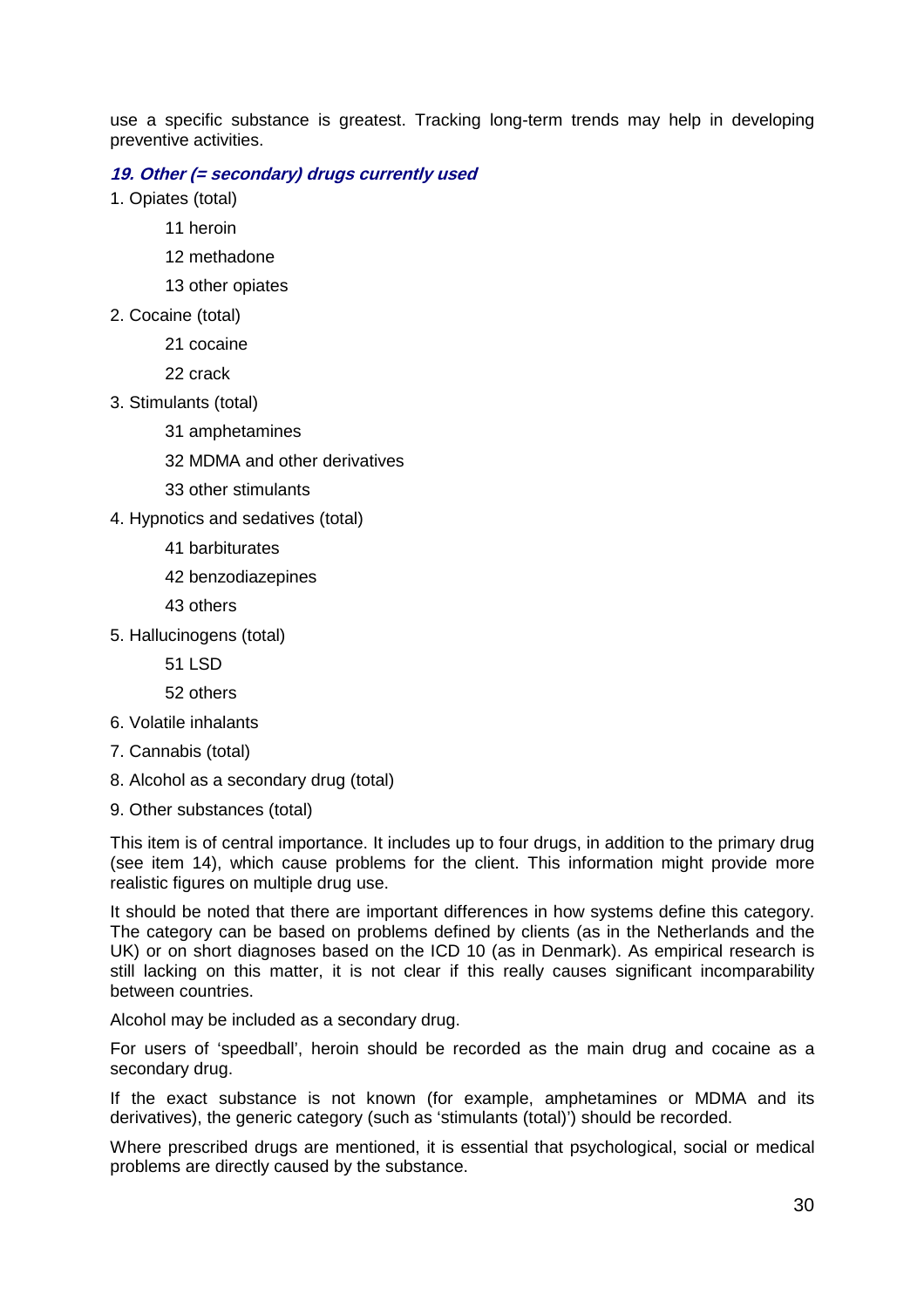#### **20. Ever injected/currently (last 30 days) injecting**

- 1. ever injected, but not currently
- 2. currently injecting
- 3. never injected
- 0. not known

Here, injection behaviour with regard to all drugs must be taken into account, regardless of whether the substances are primary or secondary drugs.

This item and item number 16 identify the injection of drugs other than the main drug and thus give a good indication of risk behaviour. This is of particular importance with regard to the transmission of infectious diseases (hepatitis, HIV) as well as other diseases and injuries and issues of harm reduction.

Injection for medical purposes (such as for diabetes) should be excluded. 'Currently injecting' refers to whether a client has injected any drug at least once in the past 30 days.

The reference point for the 30-day period of use is the start of treatment, in other words the first face-to-face session.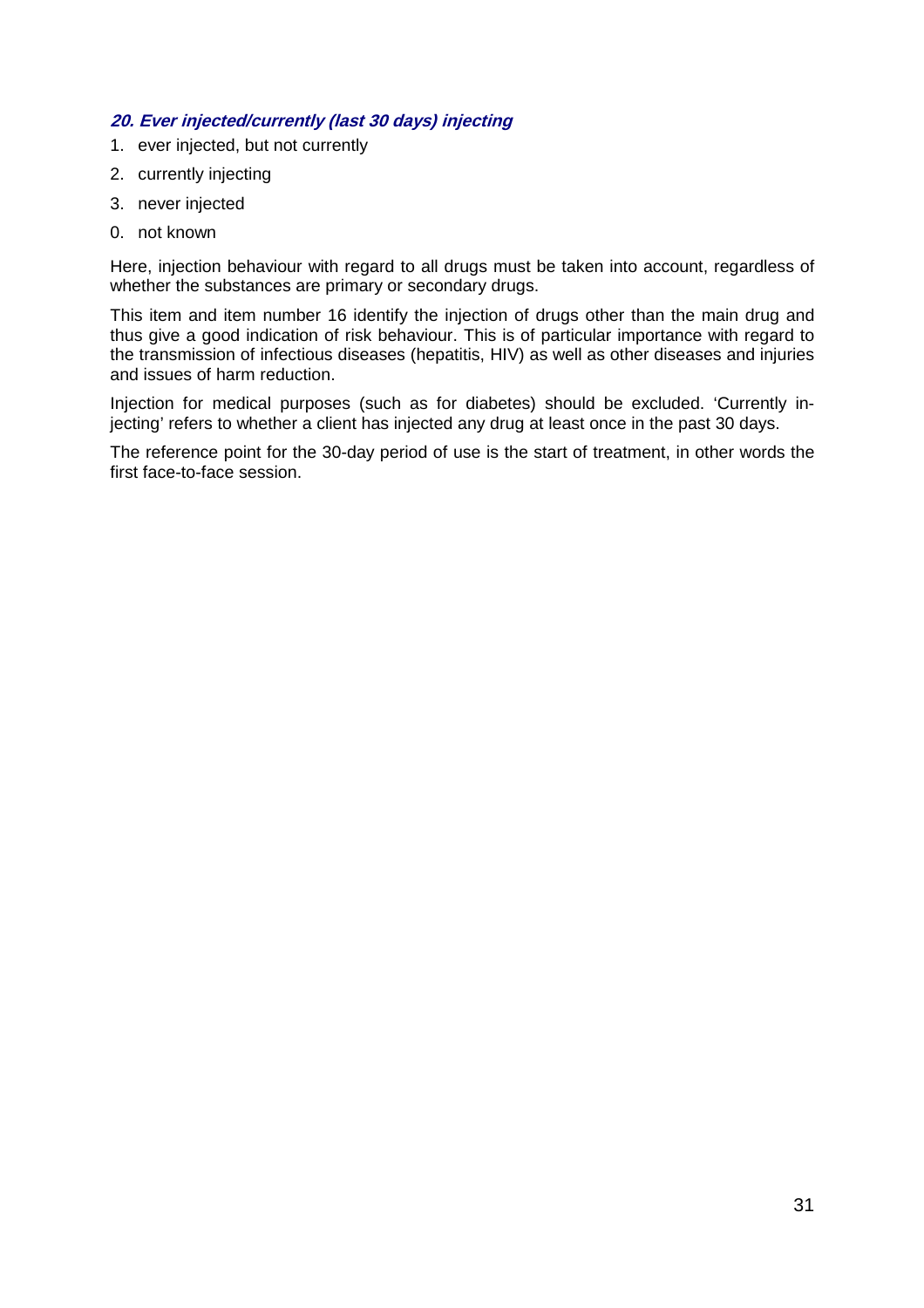## <span id="page-31-0"></span>**4. Migration from the Pompidou Group Protocol to the TDI Protocol**

For those countries which have thus far been using the Pompidou Group Definitive Protocol or their own system based on it, detailed rules for converting items to the TDI Protocol are given in Table 2 below. In some cases, a direct translation of items is not possible and national experts will have to adjust the existing system to fulfil the requirements of the new protocol.

It should be borne in mind that these conversion rules work in one direction only: from the PG Definitive Protocol to the TDI Protocol.

|      | <b>PG Definitive Protocol item code</b>                                                                                                                                      | $\Rightarrow$    | <b>TDI Protocol item code</b>                                                                                                                                                |
|------|------------------------------------------------------------------------------------------------------------------------------------------------------------------------------|------------------|------------------------------------------------------------------------------------------------------------------------------------------------------------------------------|
| (2)  | <b>Treatment centre</b><br><b>TYPE</b><br>21, 22, 23, 25, 32, 35, 37                                                                                                         | 1.               | <b>Treatment-centre type</b><br>1. outpatient treatment centres                                                                                                              |
|      | 11, 12, 14, 31, 34, 36<br>24                                                                                                                                                 |                  | 2. in-patient treatment centres<br>3. low-threshold/drop-in/street<br>agencies                                                                                               |
|      | 33<br>41                                                                                                                                                                     |                  | 4. general practitioners<br>5. treatment units in prison                                                                                                                     |
| (4)  | Date of demand for treatment<br><b>DATEMNTH</b>                                                                                                                              | 2.               | Date of treatment - month                                                                                                                                                    |
| (4)  | Date of demand for treatment<br><b>DATEYEAR</b>                                                                                                                              | 3.               | Date of treatment - year                                                                                                                                                     |
| (6a) | <b>Ever previously treated</b><br><b>TREATED</b><br>1. never<br>2. previously treated                                                                                        | $\overline{4}$ . | <b>Ever previously treated</b><br>1. never<br>2. previously treated                                                                                                          |
|      | 9. not known                                                                                                                                                                 |                  | 0. not known                                                                                                                                                                 |
| (7b) | Source of referral<br><b>REFERRAL</b><br>A split between the first two possibilities as<br>they can be found on the model form is<br>necessary.                              | 5.               | Source of referral<br>1. self-referred<br>2. family/friends                                                                                                                  |
|      | 3. other drug-treatment centre<br>4. general practitioner<br>5. hospital/other medical source<br>6. social services<br>7. court/probation/police<br>8. other<br>9. not known |                  | 3. other drug-treatment centre<br>4. general practitioner<br>5. hospital/other medical source<br>6. social services<br>7. court/probation/police<br>8. other<br>0. not known |

#### **Table 2: Conversion rules from the PG Definitive Protocol to the TDI Protocol**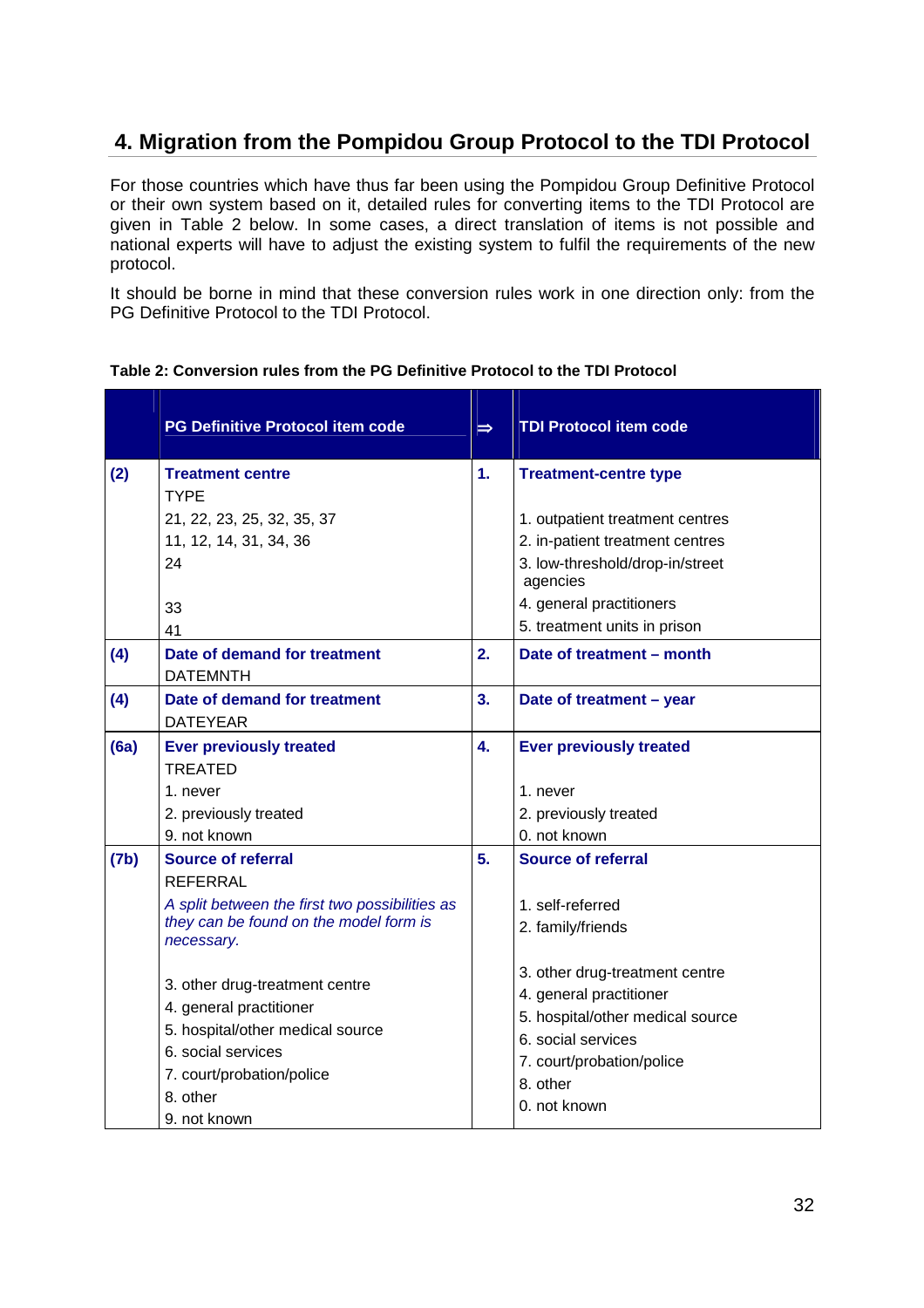| (8)   | <b>Gender</b>                                                                          | 6.  | <b>Gender</b>                                                       |
|-------|----------------------------------------------------------------------------------------|-----|---------------------------------------------------------------------|
|       | <b>GENDER</b>                                                                          |     |                                                                     |
|       | 1. male                                                                                |     | 1. male                                                             |
|       | 2. female                                                                              |     | 2. female                                                           |
|       | 9. not known                                                                           |     | 0. not known                                                        |
| (9a)  | Age<br><b>AGE</b>                                                                      | 7.  | Age                                                                 |
| (9b)  | Date of birth                                                                          | 8.  | <b>Year of birth</b>                                                |
|       | <b>YEARBORN</b>                                                                        |     |                                                                     |
| (10a) | <b>Living status</b><br><b>LIVING</b>                                                  | 9.  | Living status (with whom)                                           |
|       | This item cannot be transferred directly.                                              |     | 1. alone                                                            |
|       | Additional information on children is                                                  |     | 2. with parents                                                     |
|       | needed.                                                                                |     | 3. alone with child                                                 |
|       |                                                                                        |     | 4. with partner (alone)                                             |
|       |                                                                                        |     | 5. with partner and child(ren)                                      |
|       |                                                                                        |     | 6. with friends                                                     |
|       |                                                                                        |     | 7. other                                                            |
|       |                                                                                        |     | 0. not known                                                        |
| (10a) | <b>Living status</b><br><b>LIVING</b>                                                  | 10. | <b>Living status (where)</b>                                        |
|       | This item cannot be transferred directly.                                              |     | 1. stable accommodation                                             |
|       | Additional information concerning PG codes                                             |     | 2. unstable accommodation                                           |
|       | 1-4 is needed.                                                                         |     | 3. institutions (prison, clinic)                                    |
|       |                                                                                        |     | 0. not known                                                        |
| (12a) | <b>Nationality</b>                                                                     | 11. | <b>Nationality</b>                                                  |
|       | <b>NATIONAL</b>                                                                        |     |                                                                     |
|       | 1. national of this country                                                            |     | 1. national of this country                                         |
|       | Other codes have to be combined with the                                               |     | 2. EU national                                                      |
|       | variable NATION to extract codes 2 and 3                                               |     | 3. national of another country                                      |
|       | for the TDI                                                                            |     | 0. not known                                                        |
| (13)  | <b>Employment</b>                                                                      | 12. | <b>Labour status</b>                                                |
|       | <b>EMPLOY</b>                                                                          |     |                                                                     |
|       | 1. regular employment                                                                  |     | 1. regular employment                                               |
|       | Other codes cannot be transferred directly.                                            |     | 2. pupil/student                                                    |
|       |                                                                                        |     | 3. economically inactive (pensioners,<br>housewives/-men, invalids) |
|       |                                                                                        |     | 4. unemployed                                                       |
|       |                                                                                        |     | 5. other                                                            |
|       |                                                                                        |     | 0. not known                                                        |
| (14a) | <b>Highest educational level reached</b>                                               | 13. | <b>Highest educational level completed</b>                          |
|       | <b>EDLEVEL</b>                                                                         |     |                                                                     |
|       | This item cannot be transferred directly,<br>because the highest level reached and the |     | 1. never went to school/never                                       |
|       | highest level completed may differ.                                                    |     | completed primary school                                            |
|       |                                                                                        |     | 2. primary level of education                                       |
|       |                                                                                        |     | 3. secondary level of education                                     |
|       |                                                                                        |     | 4. higher level of education                                        |
|       |                                                                                        |     | 0. not known                                                        |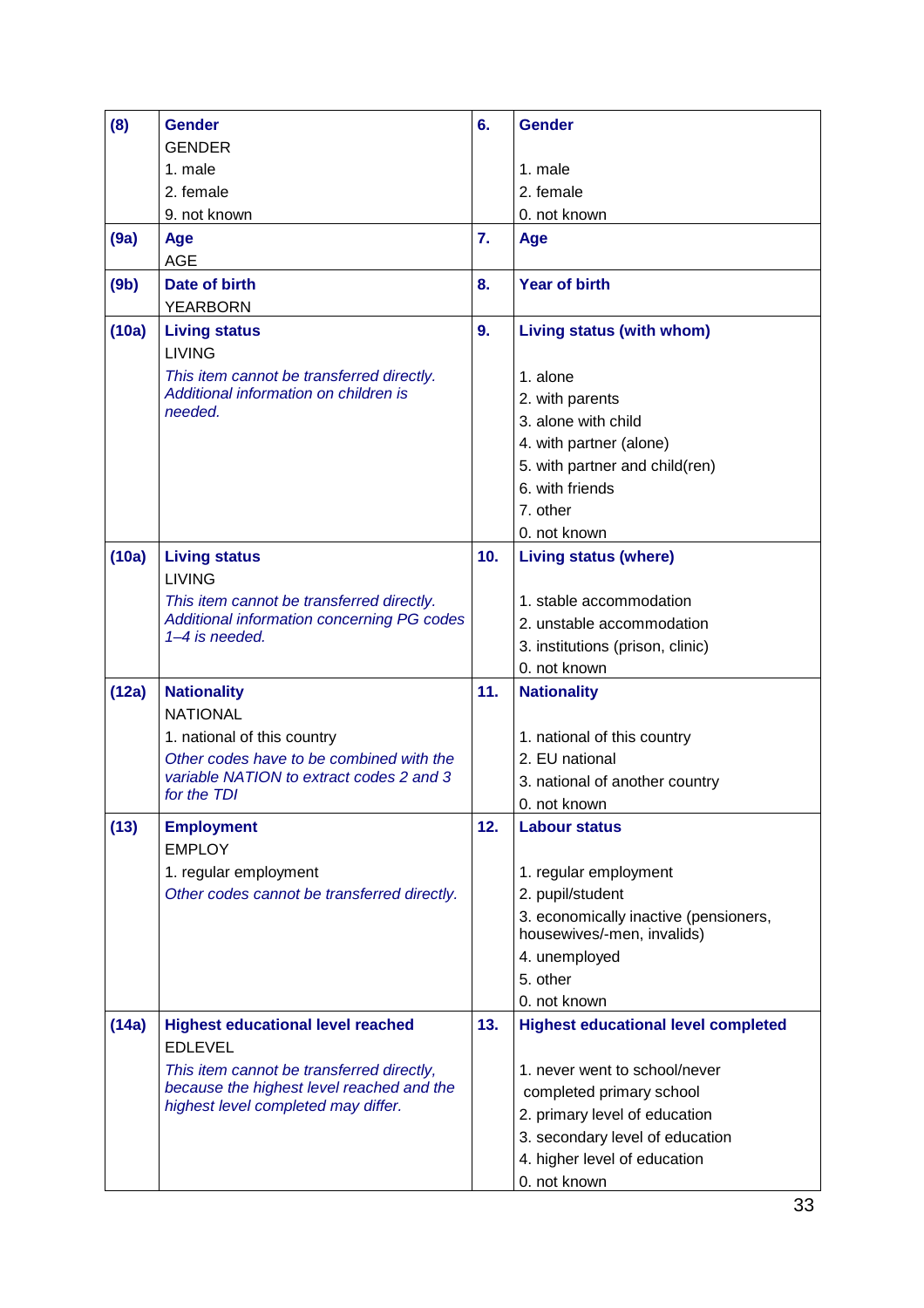| 32 MDMA and other derivatives                 |
|-----------------------------------------------|
|                                               |
| 4. Hypnotics and sedatives (total)            |
|                                               |
| 42 benzodiazepines                            |
|                                               |
|                                               |
|                                               |
|                                               |
|                                               |
|                                               |
|                                               |
| 8. Alcohol (only as a secondary               |
|                                               |
|                                               |
| <b>Already receiving substitution</b>         |
|                                               |
|                                               |
|                                               |
|                                               |
|                                               |
|                                               |
|                                               |
| <b>Usual route of administration (primary</b> |
|                                               |
|                                               |
|                                               |
|                                               |
|                                               |
|                                               |
|                                               |
|                                               |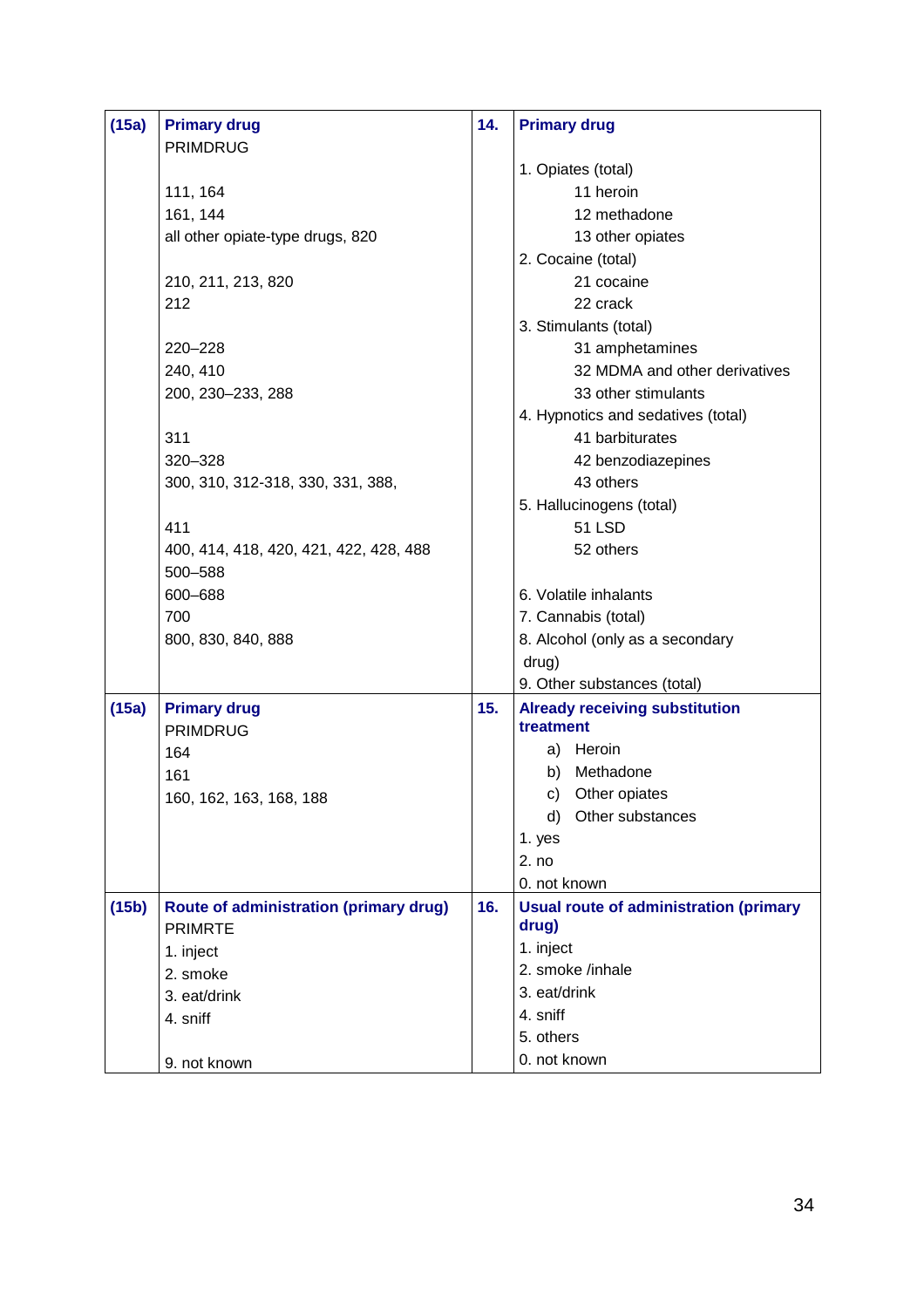| (15c) | <b>Frequency of use of primary drug</b><br><b>PRIMFREQ</b> | 17. | <b>Frequency of use (primary drug)</b> |
|-------|------------------------------------------------------------|-----|----------------------------------------|
|       | 4. not used in past month                                  |     | 1. not used in past month              |
|       | 1. used once per week or less                              |     | 2. used once per week or less          |
|       | 2. used 2-6 days per week                                  |     | 3. used 2-6 days per week              |
|       | 3. used daily                                              |     | 4. used daily                          |
|       | 9. not known                                               |     | 0. not known                           |
| (15d) | Age at first use of primary drug<br><b>PRIMAGE</b>         | 18. | Age at first use of primary drug       |
| (16a) | <b>Secondary drug (1)</b>                                  | 19. | Other (= secondary) drugs currently    |
|       | SECDRUG (1)                                                |     | used                                   |
|       | see (15a)                                                  |     |                                        |
| (17a) | <b>Secondary drug (2)</b>                                  |     |                                        |
|       | SECDRUG(2)                                                 |     |                                        |
|       | see (15a)                                                  |     | see 14.                                |
| (19a) | <b>Currently injecting</b>                                 | 20. | Ever injected/currently (last 30 days) |
|       | <b>CURRINJ</b>                                             |     | injecting                              |
| (20a) | <b>Ever injected</b>                                       |     |                                        |
|       | <b>INJECTED</b>                                            |     |                                        |
|       |                                                            |     |                                        |
|       | $(19a) \ne 1$ AND $(20a) = 1$                              |     | 1. ever injected, but not currently    |
|       | $(19a)=1$                                                  |     | 2. currently injecting                 |
|       | $(20a)=2$                                                  |     | 3. never injected                      |
|       | (19a)=9 OR (20a)=9                                         |     | 0. not known                           |